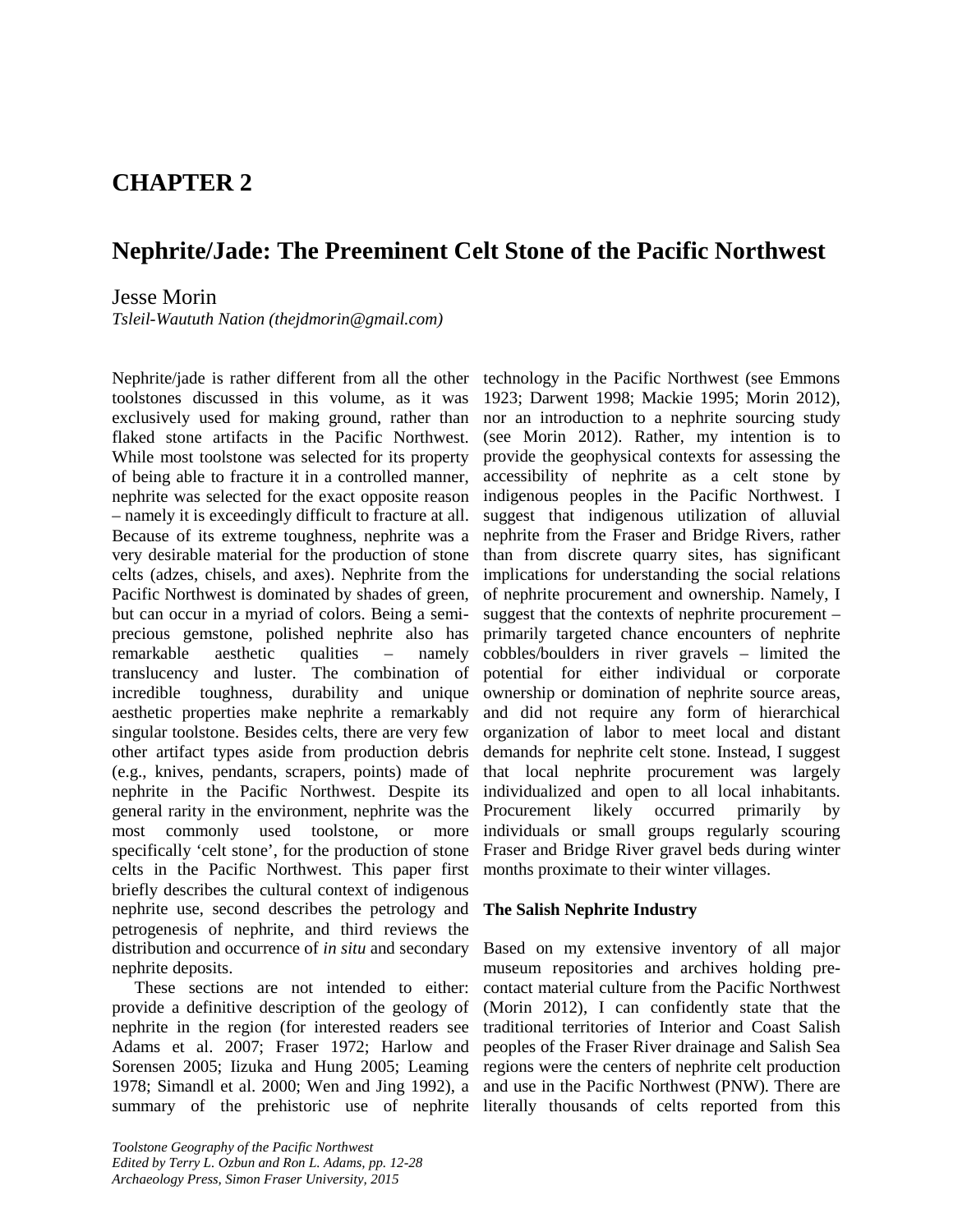region, and based on my mineralogical analysis of a sites on the Lower Fraser River and Salish Sea sample of over 1000 celts and celt fragments from here (Morin 2012), nephrite was definitely the most commonly used raw material. I refer to this distinctive technological tradition as the 'Salish Nephrite Industry'. Nephrite celts do indeed occur outside of these regions at very low rates, and other rocks, such as chlorite, were used for producing celts in some areas. The earliest evidence for nephrite celt use dates to about 3500 B.P., but such evidence is sparse until 2500 B.P. when there is a veritable explosion of nephrite celt use associated with the Marpole Phase (2500-1000 B.P.).

As nephrite cannot be flaked in a controlled manner, celt blanks were instead laboriously sawn from alluvial pebbles, cobbles and boulders. Estimates for producing a single sawn nephrite celt range from about 40-100 hours, exclusive of times spent in raw material acquisition (Darwent 1998; Morin 2012), thus making these tools very valuable. Sawn cores are distinctive, very rare artifacts, with fewer than 140 examples reported for the entire PNW, of which only 65 of 131 analyzed examples have been confirmed to be nephrite (Morin 2012). Remarkably, nearly all of these sawn cores are from two relatively restricted locales along the Fraser River: the Hope vicinity at the entrance to the Fraser Canyon, and the Lytton-Lillooet locality in the Mid-Fraser region. I refer to these locales as the primary nephrite celt production zones. The Lytton-Lillooet locality in particular has both the most numerous and largest sawn nephrite cores in all of Cascadia. Communities in these two locales clearly specialized in the production of nephrite celts beyond their own requirements, as the greatest number of celts are found on the Lower Fraser River and the Salish Sea – regions containing absolutely no evidence of nephrite working. I refer to these later regions as the primary nephrite celt consumption region. Importantly, there are very few nephrite sawn cores from outside these two locales, indicating that unworked nephrite celt stone was neither commonly exchanged, nor regularly obtained by long-distance quarrying forays from other regions. Nephrite celt stone was fashioned into finished or largely finished celts in the locations along the Fraser River where alluvial nephrite was most abundant and exchanged to the adjacent Coast and Canadian Plateau regions.

typically contain nephrite celts, and in some cases they are very numerous. Over 300 celts are reported from various excavations and surface collections of the Marpole site (on the Fraser River in modern Vancouver) alone, for example. In coastal assemblages celt size varies markedly from 10-300 mm in length, but typically are small (median length ~50 mm), heavily worn, and have been extensively reworked through continual resharpening and occasionally have been bisected into two smaller celts (Mackie 1995; Morin 2012). It is probable that the larger celts were hafted as adzes and the smaller ones as chisels and were used in a variety of heavy and fine woodworking tasks. The extreme toughness of nephrite (Bradt et al. 1977; Leaming 1978; Harlow 1993) would probably make nephrite celts more durable, that is, requiring less frequent resharpening, being less liable to fracture, and thus with longer use-lives, than celts made of other materials (e.g., seminephrite, quartzite, serpentine, bone, antler, mussel shell). These celts were probably highly curated and valued tools because: they were non-local, they were time consuming to produce, and they were very functional in woodworking. In Coastal sites, assemblages containing celts are mainly found in shell middens, especially large shell middens associated with major winter village sites (e.g., Beach Grove, Katz, Port Hammond, False Narrows, Marpole, Musqueam), and rarely found in association with burials (for rare exceptions see Burley 1989 and Curtin 2002). I think it is near certain that large increase in the use of these artifacts is associated with the origins of an indigenous material culture reliant on heavy woodworking (e.g., canoes, plank houses, boxes) and may be related to the origins of carving specialists such as canoe makers and carvers.

Late Prehistoric Period  $(3500 \text{ B.P.})$  to contact)  $(N=15)$ . Similar examples are reported from as Nephrite celts were also used throughout the adjacent Canadian Plateau, approximately concurrently with the Coast. On the Plateau, celts are nearly all made of nephrite, are typically larger (median length ~133 mm) than those on the Coast, and consist of two types: small functional celts, and large non-functional celts ranging up to 500 mm in length. While nephrite celts larger than about 150 mm long are quite rare on the coast  $(N=11)$ , they are rather more common on the Canadian Plateau (N=48), especially around the town of Lytton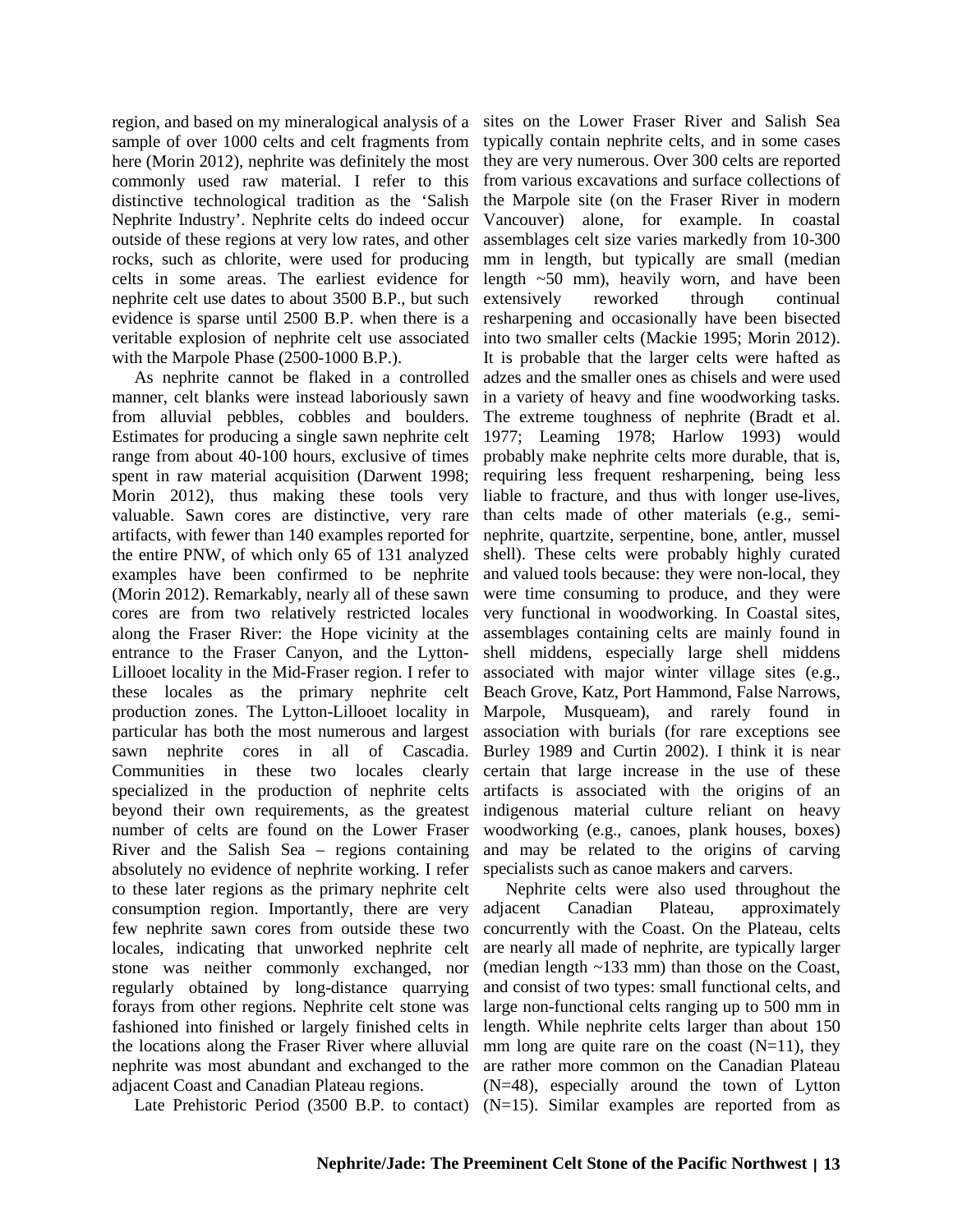distant as northern Idaho on the Columbia Plateau (Morin 2012; Smith 1910). Indeed, there is direct historic evidence that these large celts were nonfunctional valuable 'property', not tools as such, but rather used in high value transactions (James Teit quoted in Emmons 1923). Nearly all of these large celts are made of very high-quality and often beautiful nephrite, as only pure and homogeneous bodies of nephrite can be used as cores from which to saw out such large objects. Based on traditional production times of nephrite *mere* clubs in New Zealand (Beck 1912), these large nephrite 'property celts' would have taken upwards of one thousand hours to saw from a large boulder core, and procurement of suitable nephrite boulders would have also been no trivial task. Because of the rarity, beauty and especially the enormous labor costs, large property celts would have been exceedingly valuable. 'Property celts' are exclusively recovered from invariably poorly reported mortuary contexts on the Plateau, and are probably all more recent than 1200 B.P. (Morin 2012; Sanger 1969). I suggest that they were amongst the most valuable property and most emphatic symbols of wealth among elites on the Canadian Plateau (see Hayden 1998).

The sections above provide a brief synopsis of the Salish Nephrite Industry, a widespread and long-lasting technological tradition. I highlighted key aspects of nephrite celt production, and the Plateau-Coast dichotomy in celt form to emphasize the diversity of this technological tradition, and to hint at the complexity of the economies that functioned to circulate such objects. Having provided this cultural context for nephrite celt stone use, I now shift the discussion to a detailed geological description of nephrite and its occurrence in Cascadia.

# **Petrology of Nephrite in the Pacific Northwest**

Nephrite is one of two unrelated rocks (the other being jadeite) commonly referred to as 'jade'. Although locations in British Columbia have the appropriate geological conditions for occurrence of jadeite (Leaming 1978:6), it has not been identified north of California (Harlow and Sorensen 2005). Nephrite, however, has been identified at over 50 *in situ* bedrock locations and as placer or gravel deposits over broad areas in Western North America, and especially, in British Columbia (see



**Figure 2-1. Nephrite sources in the Pacific Northwest. Diamonds are** *in situ* **nephrite sources, and asterisks are 'float' (colluvial or alluvial) nephrite sources.**

Figure 2-1). Nephrite in Western North America is a metasomatic hydrous monomineralic rock that is noted for both its visual properties and extreme toughness; nephrites from other parts of the world, such as China, are derived from different processes and parent rocks. Briefly, nephrite is a rock composed of tremolite/actinolite with a distinctive 'nephritic' or felted texture (Leaming 1978:8) and often contains other trace minerals such as serpentine, talc, chrome garnet, chlorite, vesuvinite and diopside (Harlow and Sorensen 2005; Leaming 1978:11). Tremolite-actinolite is an amphibole mineral series that makes up over 90 percent of nephrite rocks. Amphiboles are long double chains of silica tetrahedrons and attached cations (e.g., iron and magnesium) (Blatt et al. 2006: 27). Tremolite and actinolite differ from each other only in the proportion of iron to magnesium, with tremolite (Ca2Mg5Si8O22(OH)2) containing only magnesium and no iron (theoretically it contains no iron, in the real world, some iron is always present), and actinolite (Ca2(Mg,Fe)5Si8O22(OH)2) containing magnesium and iron (Leaming 1978:8).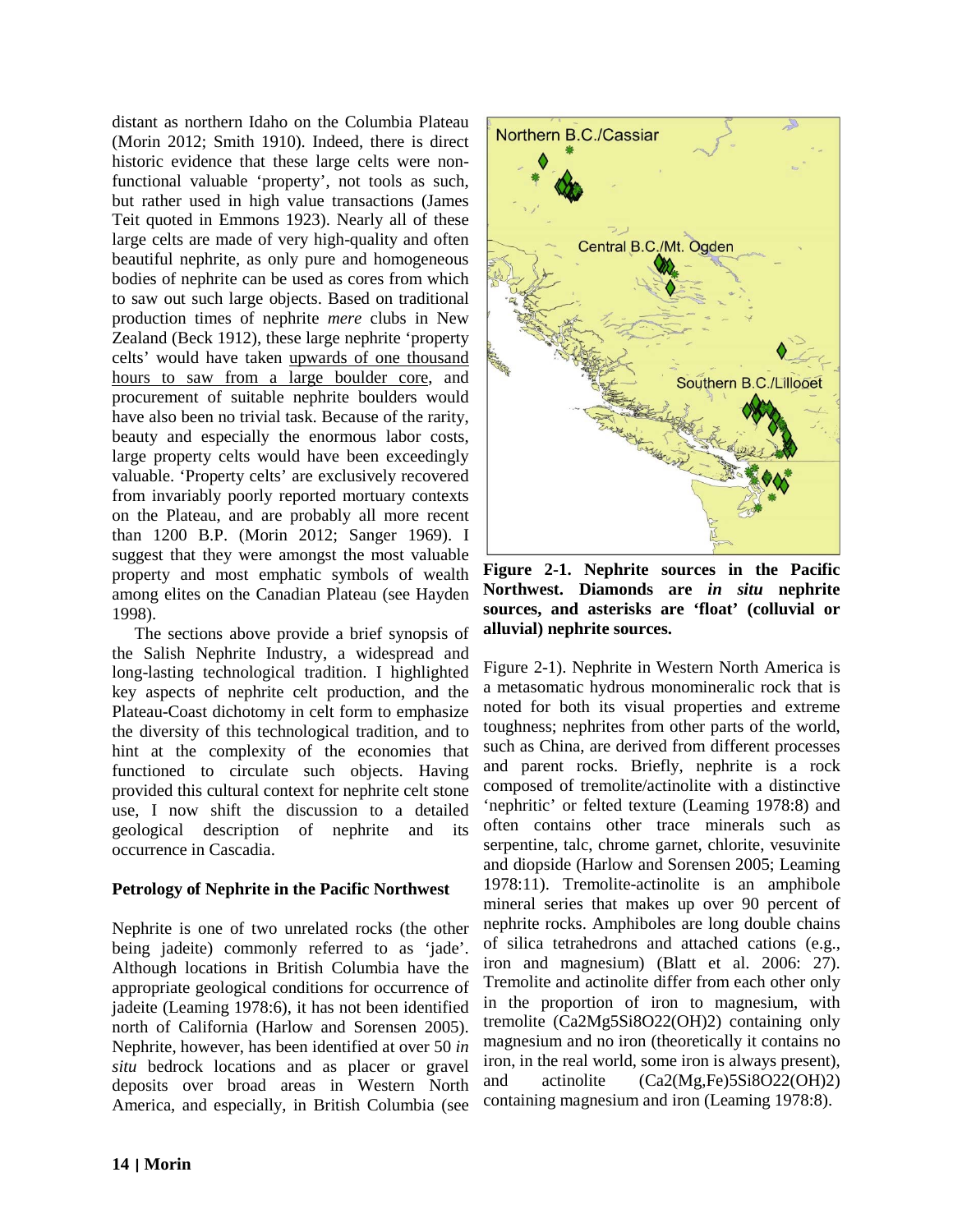The minerals that make up nephrite are described by Leaming (1978:11) as "characterized by a peculiar texture in which microfibrous tremolite occurs as twisted and felted bundles, tufts, and sheaf-like aggregates in interlocking random orientation." Tremolite crystals lacking completely felted or nephritic textures but having acicular crystals or large sheaves are described as seminephrite (Beck 1984:7). Thus, while there are no chemical differences between tremolite/actinolite, semi-nephrite, and nephrite, there are significant differences in the textures of these rocks, and these differences in texture have profound implications for the physical properties of these materials. The felted or nephritic texture of nephrite makes it extremely tough (Bradt et al. 1973:727: Rowcliffe and Fruhauf 1977). Toughness can be described as resistance to breakage. While nephrite is not a particularly hard rock (Moh  $= 6.5$ -7), it is the toughest naturally occurring material in the world (Brandt et al. 1973; Harlow 1993). The extreme toughness and relative hardness of nephrite causes it to be particularly resistant to physical weathering. Because of these properties, it is therefore able to be transported notable distances from its bedrock sources by natural forces. The toughness of nephrite is also its most desirable property as a celt stone.

While no single element determines the color of nephrite (Wilkens et al. 2003), the proportion of iron to magnesium and the inclusion of other minerals in nephrite have a marked effect on its visual properties. Primarily, greater concentrations of iron in nephrite tend toward green (Wen and Jing 1992). Nephrite made of pure tremolite (i.e., with very low iron content and) tends to be white; nephrite containing more actinolite-ferroactinolite (i.e., contain more iron) tends towards green – often vibrant green; and nephrite extremely rich in ferroactinolite tends towards black (Harlow and Sorensen 2005; Wen and Jing 1992). Green nephrite is most common in British Columbia, while white nephrite is rarest (Fraser 1972:82). Nevertheless, there is a remarkably wide range of 'greens' within B.C. nephrites. Leaming (1978:7), for example, required 16 different Munsell color designations to adequately describe 47 bedrock specimens of B.C. nephrite. Some of this variability probably relates to the formation of nephrite deposits, iron/magnesium ratios described above, and perhaps post-formation oxidation processes



**Figure 2-2. Black chromium spinel (pictotite) inclusions in nephrite.**

(see Beck and Mason 2010).

Nephrites from British Columbia often contain inclusions. To the naked eye, inclusions within nephrite tend to be irregularly shaped small spots, flecks (~0.5 to 2 mm in diameter), or short streaks. These inclusions are often spinels or chrome garnets (Iizuka and Hung 2005; Leaming 1978). There are two distinctive types of inclusions common to B.C. nephrite. The larger of the two types of inclusions are chromium spinels, are black, and can occur as semi-spheres or as thin flat tiny sheets (Iizuka and Hung 2005), and are often immediately recognizable with the naked eye (see Figure 2-2). The second common type of inclusion in B.C. nephrite is bright green, spherical, and typically much smaller than the black inclusions. These green inclusions are chromium-calcium garnets called uvarovite (Iizuka and Hung 2005: 50), and are also visible to the naked eye if the artifact or hand sample is examined closely (see Figure 2-3). Experts with 2-4 decades experience mining, working, and handling nephrites can recognize material from Cassiar, for example, by the size, shape and arrangement of these green inclusions that are very common to nephrite from the famous Cassiar source.

Nephrite in British Columbia is thought to develop in a metasomatic reaction – that is, a chemical reaction between rocks of very different chemistries with the presence of water (Harlow and Sorensen 2005; Harlow et al. 2007; Leaming 1978). In British Columbia, nephrite was formed hundreds of millions of years ago in the Triassic and Jurassic periods (Gabrielse 1990; 1998a, 1998b; Monger 1989; Simandl et al. 2000), at the zone of contact between ultramafic serpentine rocks and siliceous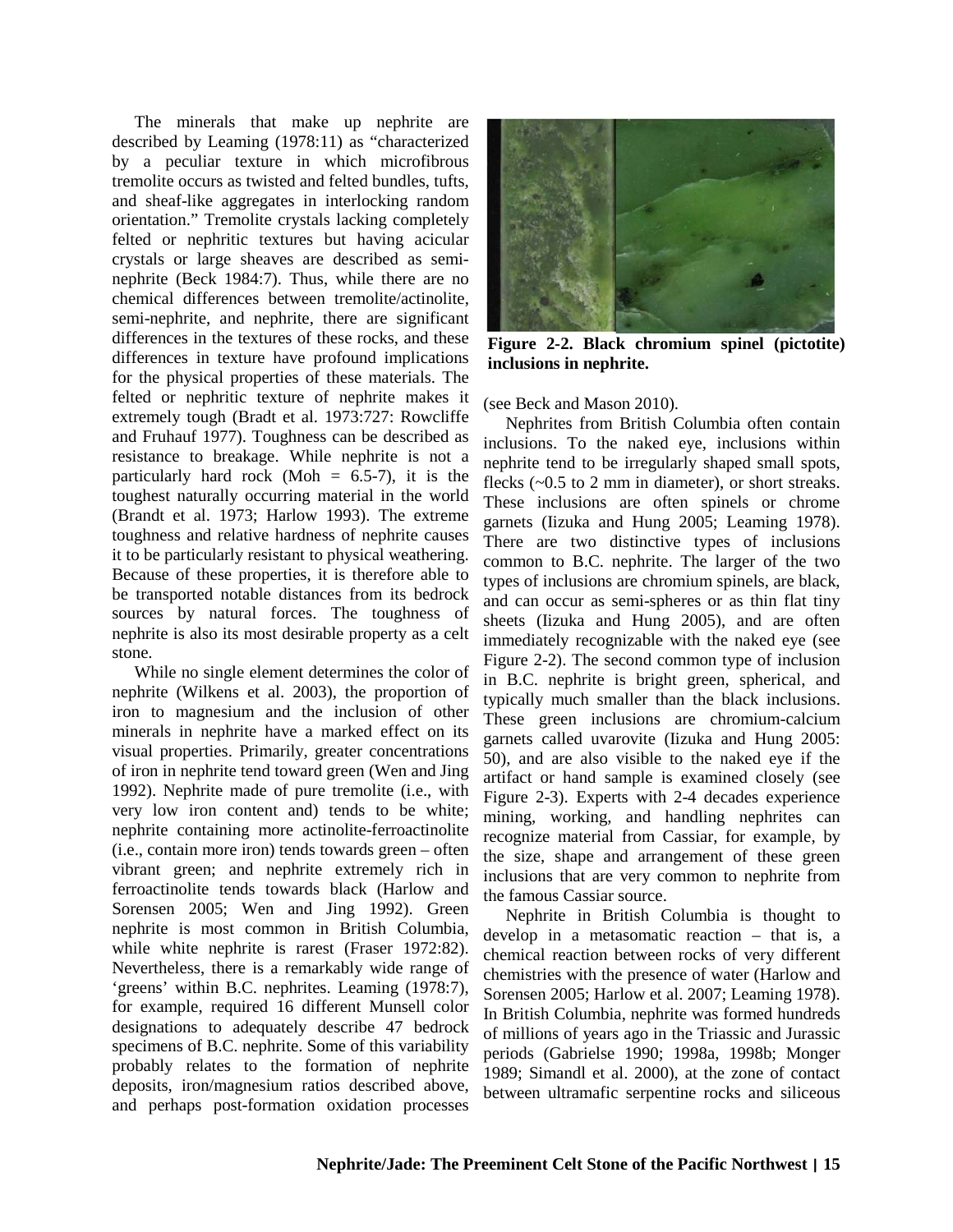

**Figure 2-3. Figure 2-3. Example 2-3. Figure 2-3. Figure 2-3. Figure 2-3. Except 2-3. Figure 2-3. Figure 2-3. F inclusions in nephrite.**

sedimentary rocks (or their metamorphosed equivalent) (Leaming 1978:14). In this 'reaction zone' serpentine bodies and sedimentary bodies exchange material, that is, a chemical reaction, in a liquid matrix and recrystalize dependent on the local pressures and temperatures. Under such conditions actinolite/tremolite is formed. For this actinolite/tremolite to develop into nephrite, that is crystallize with a nephritic texture, requires "a stress free environment and rapid crystal growth from innumerable centers. Further, the growth of the fibers must be entirely random" (Leaming and Hudson 2005:173). This random structure may be inherited from the parent serpentine rock (Leaming and Hudson 2005:173). If this material is particularly pure, then it is nephrite.

Nephrite tends to form in small deposits called lodes that range from tens of centimeters in diameter (see Simandl et al. 2000: 344), lenticular bodies up to 10 m high, by 100 m long by 50 m wide (Leaming 1978:17). The bodies of nephrite are typically surrounded by 'seminephrite' and serpentine (Figure 2-4). Seminephrite is actinolite/tremolite with a partially developed nephritic or felted texture, and usually contains notable amounts of serpentine and talc (Beck and Mason 2010; Simandl et al. 2000). The major factors that cause nephrite to form in Cascadia are then: 1) tectonic uplift along an orogenic belt – represented by the Cordilleran Mountains, and 2) contact between serpentine and siliceous sedimentary rock bodies or their metamorphic equivalents.



**Figure 2-4. Hypothetical nephrite lode.**

#### **Nephrite Occurrences in Cascadia**

The richest nephrite deposits in North America, and indeed some of the richest deposits in the world, occur in British Columbia, but can also be found in California, Wyoming, Alaska, Washington State, Oregon, and the Yukon. The following discussion reviews nephrite sources in three major regions of British Columbia, Northern Central and South, and Washington State. Each of these four major 'source regions' actually contains numerous geologically distinct bedrock occurrences of nephrite, and many secondary sources. As Southwestern British Columbia was clearly the primary region of indigenous use of nephrite, greater detail will be devoted to describing deposits there.

# *British Columbia*

There are three major regions in British Columbia where *in situ* or bedrock nephrite is found. These all fall along a roughly north-northwest running nephrite-bearing belt (Leaming 1978:19) (see Figure 2-5). The most northerly source is in the Cassiar Segment around Dease Lake and Cassiar. Second, there is a major nephrite bearing region in Omineca Segment northwest of Prince George near Mt. Ogden (alternatively Ogden Mountain). Finally, in the Lillooet Segment there are a number of nephrite source locations west and south of Lillooet, west of Lytton, and east of Hope. I devote particular attention to them because they were definitely the most intensively utilized by indigenous peoples in the past.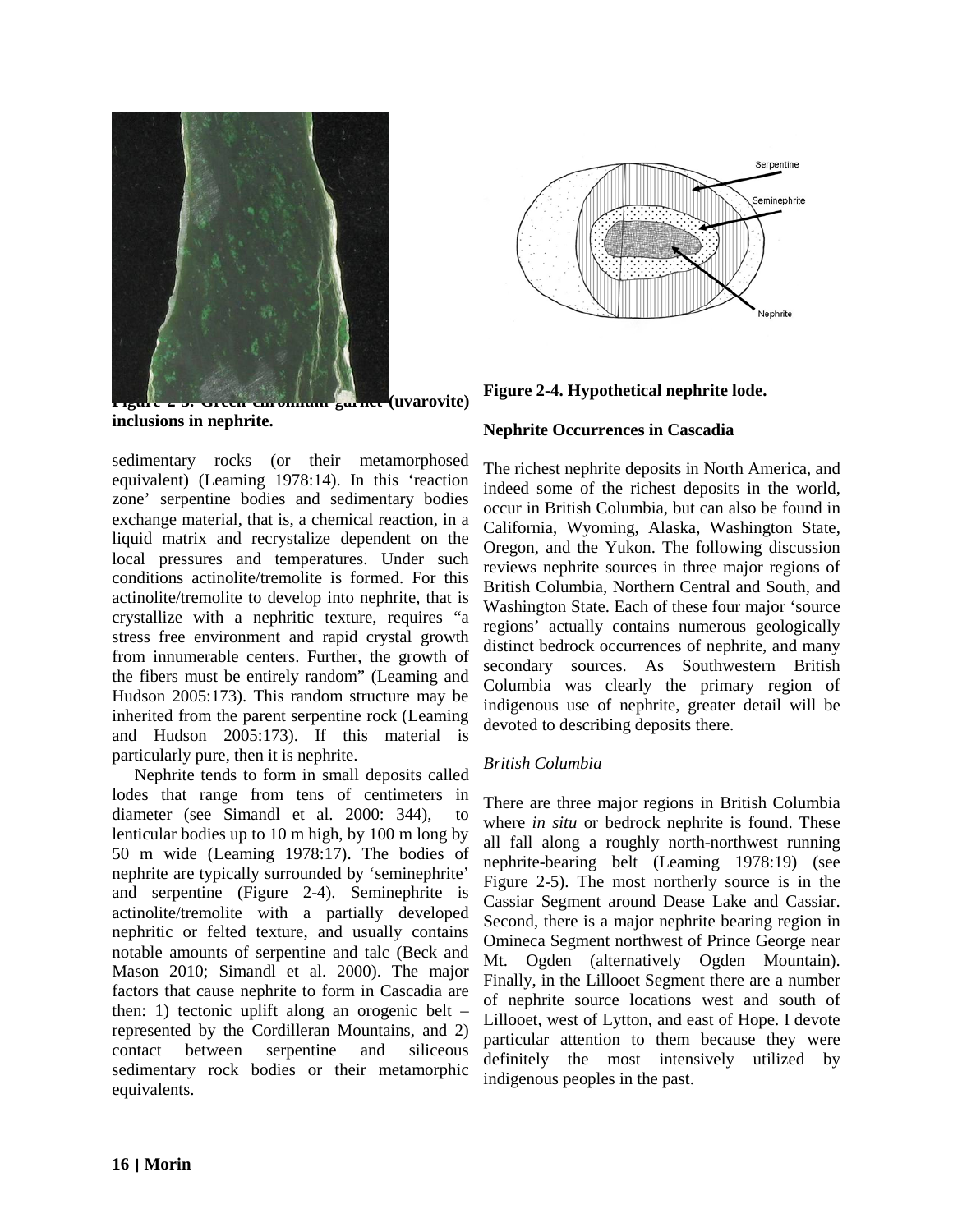

**Figure 2-5. Nephrite sources in Northern B.C. Diamonds are** *in situ* **nephrite sources, and asterisks are 'float' (colluvial or alluvial) nephrite sources.**

#### *Northern B.C.: The Cassiar/Dease Lake Region*

Nephrite was first identified by Euro-Canadians in Northern B.C. in 1938, but it was not until about the 1980's, that the Northern B.C. Group around Cassiar began to be intensively quarried, and subsequently has been the centre of the B.C. nephrite industry (Leaming and Hudson 2005: 39). Indeed, Dease Lake claims to be the 'jade capital of the world' (Leaming and Hudson 2005: 38) (see Figure 2-5). There are large bodies of *in situ*  bedrock nephrite here and innumerable 'float' or colluvial/alluvial/glaciofluvial deposits (see Figure 2-5). Within this region there are three main loci of nephrite occurrences.

The first, and perhaps most well known, deposit is at Cassiar (see Figure 2-5). When this nephrite deposit was encountered, it was blasted through, and discarded in enormous quantities during the course of an asbestos mining operation (Leaming 1978:35-36). It is reported that upwards of a thousand tons of nephrite was dumped in tailings of this mining operation before anyone had realized that the nephrite was in fact far more valuable than the asbestos (Leaming and Hudson 2005:54). According to provincial records, 1,700 metric tons of nephrite have been extracted from this source (MINFILE 104P 005). Leaming (1978:9, 36) notes that this material is chemically distinguishable from other varieties given this high chromium content (within the chrome garnets). However, from the data presented, it appears that Cassiar nephrite is only marginally more chromium rich than Seyward/Dease Lake or Noel Creek nephrite (Leaming 1978:9). Specimens I have obtained from this source likely represent several of the many lodes of nephrite encountered accidentally in the course of asbestos mining. Here the nephrite deposit was below ground, and was not likely available for indigenous exploitation.

A second major *in situ* deposit of nephrite in this region occurs near Seyward Creek immediately northeast of Dease Lake (Gabrielse 1990; Leaming 1978:36) (see Figure 2-5). This source is associated with the Kedahda Formation and is part of the Cache Creek Terrane, and was formed between late Mississippian and Triassic periods about 325 – 200 million years ago (m.y.a.) (Gabrielse 1998a:49, 54). Alluvial nephrite presumably from this source can be recovered from Thibert and Delure creeks, and from Dease River (Leaming 1978:35). While only 5 metric tons of nephrite has been extracted from the Seward Creek source (MINFILE 104J057), the fact that it occurs in comparatively widespread alluvial contexts suggests that it would have been readily accessible for tool production in the past by indigenous peoples (K. Makepeace, Personal Communication, 2009). My samples from Dease River are from alluvial contexts and are visually distinctive from the Seyward Creek material. I submit that some of this material is from an entirely different source than Seyward Creek/Dease Lake.

The third and most widespread group of nephrite sources in the Northern B.C. or Cassiar group occurs east of Dease Lake and south of Cry Lake (see Figure 2-5). The potential nephrite deposits associated with this area are amongst the largest in the world at about 50,000 metric tons (Leaming 1978:38). Bedrock or *in situ* deposits here include the famous Polar deposit, Kutcho, Wheaton Creek, King Mountain, Provencher Lake, Letain Creek, Two Mile Creek, Greenrock Creek, King Kong, Baggins, and the Kehlechoa River (B.C. Ministry of Energy, Mines, and Petroleum Resources; Gabrielse 1998; Leaming 1978:33; Leaming and Hudson 2005). Similar to Cassiar, some of these deposits have produced very large quantities of nephrite, such as the approximately 2,500 metric tons removed from Kutcho (MINFILE 104I 78). As with the Seward Creek deposits, these deposits are also associated with the Cache Creek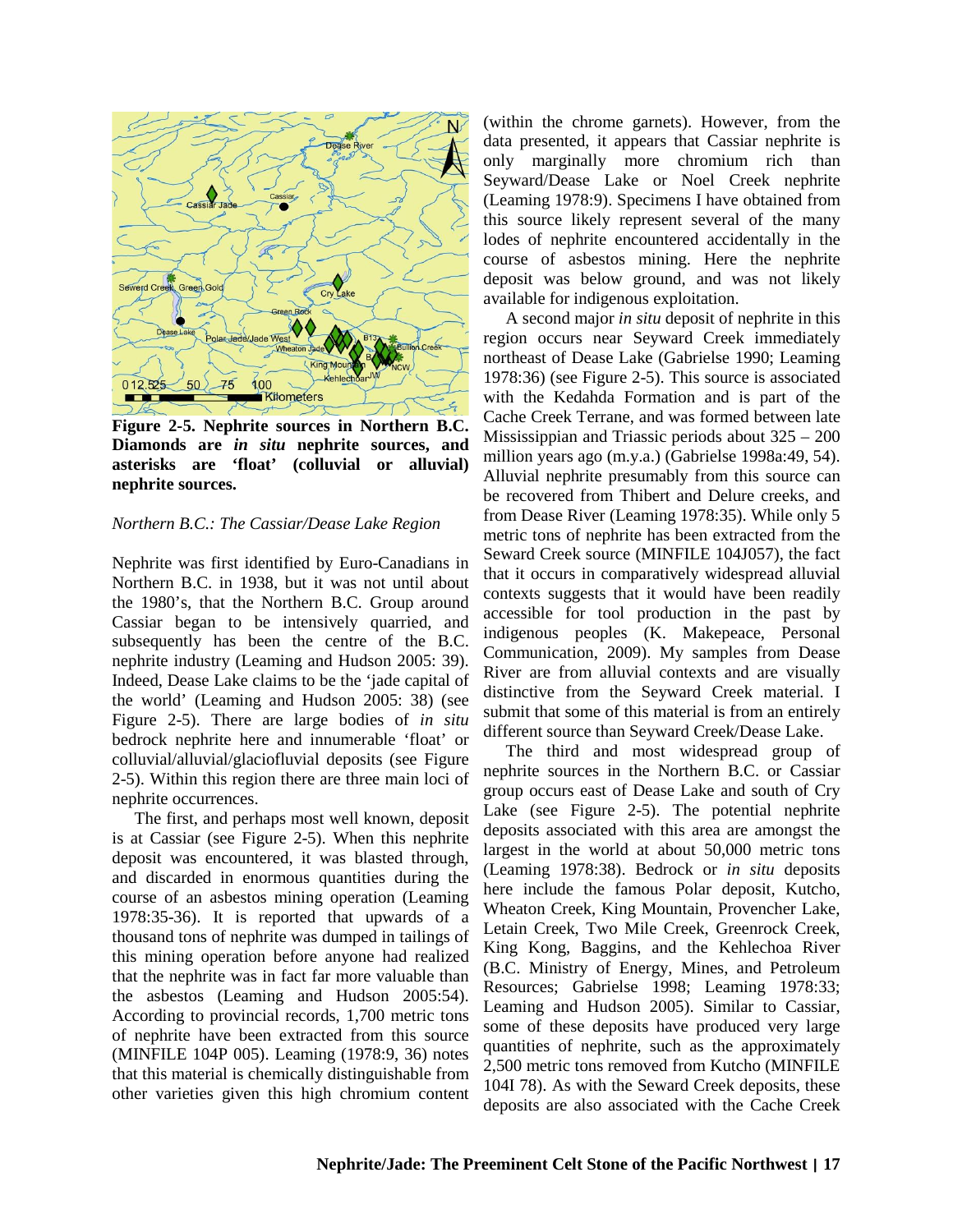Terrane and date from about 325 – 200 mya body (Leaming 1978:31). As with the Northern (Gabrielse 1998: 54). There are extensive quantities of 'float' nephrite in alluvial and colluvial contexts surrounding several of these sources (Leaming 1978:30-35). Representative sampling of all of these sources and 'float' deposits would be a major undertaking. This area would have had significant quantities of nephrite boulders and cobbles that could have been exploited in the past by indigenous peoples.

Overall, the Northern B.C. nephrite sources in the Cassiar district are extremely rich by global standards. The plentiful 'float' nephrite in particular would have been accessible during summer to indigenous peoples living in the region throughout the Holocene. The absolute dearth of reported nephrite artifacts from archaeological sites in this region, however, suggests that this material was not utilized here, but it may have been traded to the Coast. My samples of nephrite in this region can only be considered representative of four of the many *in situ* sources here. Of the three major source regions in B.C., the Northern or Cassiar region has the lowest likelihood of indigenous exploitation.

# *Central B.C. Group – Omenica*

This region is approximately located in the centre of British Columbia, northwest of the city of Prince George. There are two major *in situ* nephrite bedrock outcrops in this region, and both have extensive associated boulder fields or 'float' deposits (see Figure 2-6). Nephrite has been extracted on an industrial scale near the upper reaches of the Omenica River around Mount Ogden at both Lee and Ogden creeks, and other nearby claims (Fraser 1972; Leaming 1978:26-28; Simandl et al. 2000). The claim at Ogden Creek near Mount Ogden has been a major global producer with records of over 1,400 metric tons extracted (MINFILE 093N 165). Individual talus boulders identified in this vicinity weigh 70 - 150 metric tons (Leaming 1978:32; Leaming and Hudson 2005: 50). Such individual boulders dwarf entire *in situ* nephrite deposits in some areas (Oregon and Washington). Nephrite has also been recovered in small quantities from Vital, Silver, Quartz, Kelly, Teegee and Kwanika creeks (Fraser 1972:12). All of these sources occur at the margin of the Cache Creek Terrane where it abuts a local serpentinite to have moved large (multi-ton) boulders some

Region deposits, the Mount Ogden sources date between about 325 – 200 m.y.a. (Pennsylvanian to Jurassic, Simandl et al. 2000: 341). This source has undergone much more extensive geological research than any other nephrite deposit in B.C. and is the best described and understood (Fraser 1972; Simandl et al. 2000).



**Figure 2-6. Nephrite sources in Central B.C. Diamonds are** *in situ* **nephrite sources, and asterisks are 'float' (colluvial or alluvial) nephrite sources.** 

The other major *in situ* nephrite source in the Central Region is near Mount Sidney Williams at O'ne-ell Creek (see Figure 2-6) (Fraser 1972; Leaming 1978). This deposit is again occurs at the margin of the Cache Creek Terrane and dates to about 325 – 200 m.y.a. (Leaming 1978). Although the production records are incomplete for this source, extraction appears to have been a small fraction of that removed from Mount Ogden.

In summary, 'float' nephrite cobbles and boulders in Central British Columbia in the vicinity of Mount Ogden occur in quantities that would have been available for indigenous use. However, the general paucity, but not absolute absence, of nephrite artifacts in this region, suggests that it was not locally utilized. Instead of nephrite, indigenous peoples in this region utilized flaked and ground basaltic materials, or less commonly, a pale green chlorite slate for ground celts (Morin 2012). Further, given that this region is a part of the Fraser River watershed, and that glacial processes appear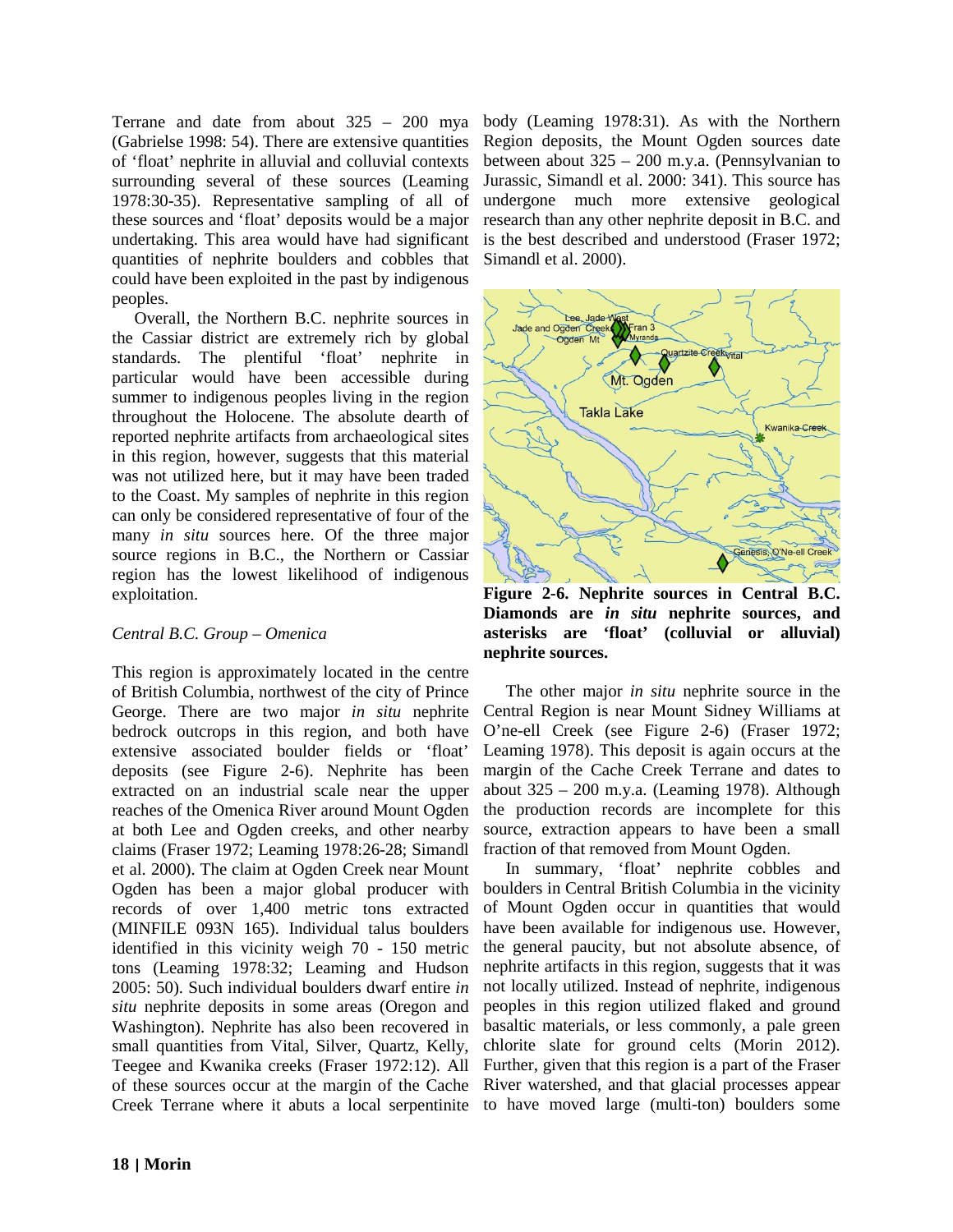distance from their original location, some nephrite from this region may have been carried by the Fraser River to locations far to the south. An intensive geoprospection and provenancing study of origin of nephrite boulders and cobbles in the Fraser River would be the only way to investigate this issue.

#### *Southern B.C. – Lillooet Group*

The nephrite deposits in Southern British Columbia along the Lillooet Segment should be of primary interest to archaeologists because: 1) there are many relatively abundant *in situ* and alluvial nephrite sources, 2) there is substantial archaeological evidence for manufacturing of nephrite implements, and 3) there are thousands of nephrite artifacts recovered from archaeological sites in and around this region. For these reasons, I devote particular attention to the distribution of nephrite in Southern B.C. below. In the following sections, I first describe the distribution of known *in situ* nephrite sources, then discuss the important sources of alluvial nephrite boulders and cobbles along the Fraser River.

The first *in situ* nephrite deposits in Canada were discovered in the Shulaps range (Leaming and Hudson 2005: 19; G. Vanderwolf, Personal Communication, 2008). *In situ* nephrite deposits occur in a number of known sources in the Shulaps Mountain range immediately northwest of the town of Lillooet (see Figure 2-7). These source locations include Hell, Hog, Brett, Jim, Blue and Marshall Creeks and Lac La Mar (Leaming 1978:21-27, see Figure 2-7). Most of these sources occur at the headwaters of such creeks in the range of 2000 m elevation. Alluvial nephrite can be found along the streambeds of these sources and is common in the Yalakom and Bridge Rivers that drain the region. Within these river systems, boulders weighing up to 20 tons are reported (Leaming and Hudson 2005:16), and smaller boulders and cobbles are of course much more common.

All of these sources occur at the contact margin between the Shulaps Ultramafic Body (or Mission Ridge Pluton) and the Bridge River Terrane (Journeay and Monger 1994; Leaming 1978:21). Many of these sources appear to have been rather productive and were quarried on an industrial scale, but production records are rare to non-existent. For a brief period in the 1960's, the Lillooet area was

the world's largest nephrite producing region (Leaming 1978). Some 100 metric tons were removed from the Hell Creek source in 1973 alone (MINFILE 092 JNE 063). The 6-ton nephrite boulder in the Simon Fraser University Academic Quadrangle pond is also from the Hell Creek source (Leaming and Hudson 2005:24). The Brett Creek source appears to have been entirely mined out well before 2006 (Joseph Morin, Personal Communication, 2006). Much of the alluvial nephrite within the Bridge River is likely derived from these sources, and it is quite probable that the Bridge River conveys considerable quantities of nephrite into the Fraser River (Morin 2012). Indigenous collection of materials derived from these sources along streambeds, or the Bridge, Yalakom, or Fraser Rivers is near certain.



**Figure 2-7. Nephrite sources in Southern B.C. Diamonds are** *in situ* **nephrite sources, and asterisks are 'float' (colluvial or alluvial) nephrite sources.**

There are three other *in situ* nephrite sources along the Bridge River, but not associated with the Shulaps Range formation: 1) the Ama Creek or Moon Creek (both names are applied to this single creek) source about 3 km north west of the junction of the Bridge and Fraser Rivers, 2) the Applespring Creek source located adjacent to the Bridge River road approximately 5 km west of the bridge over Bridge River, and 3) at the Horseshoe Bend 400 m downstream from the confluence of the Bridge and Yalakom Rivers (Leaming 1978:21-22) (see Figure 2-7). The nephrite from all of these sources appears to be of low quality and none have seen any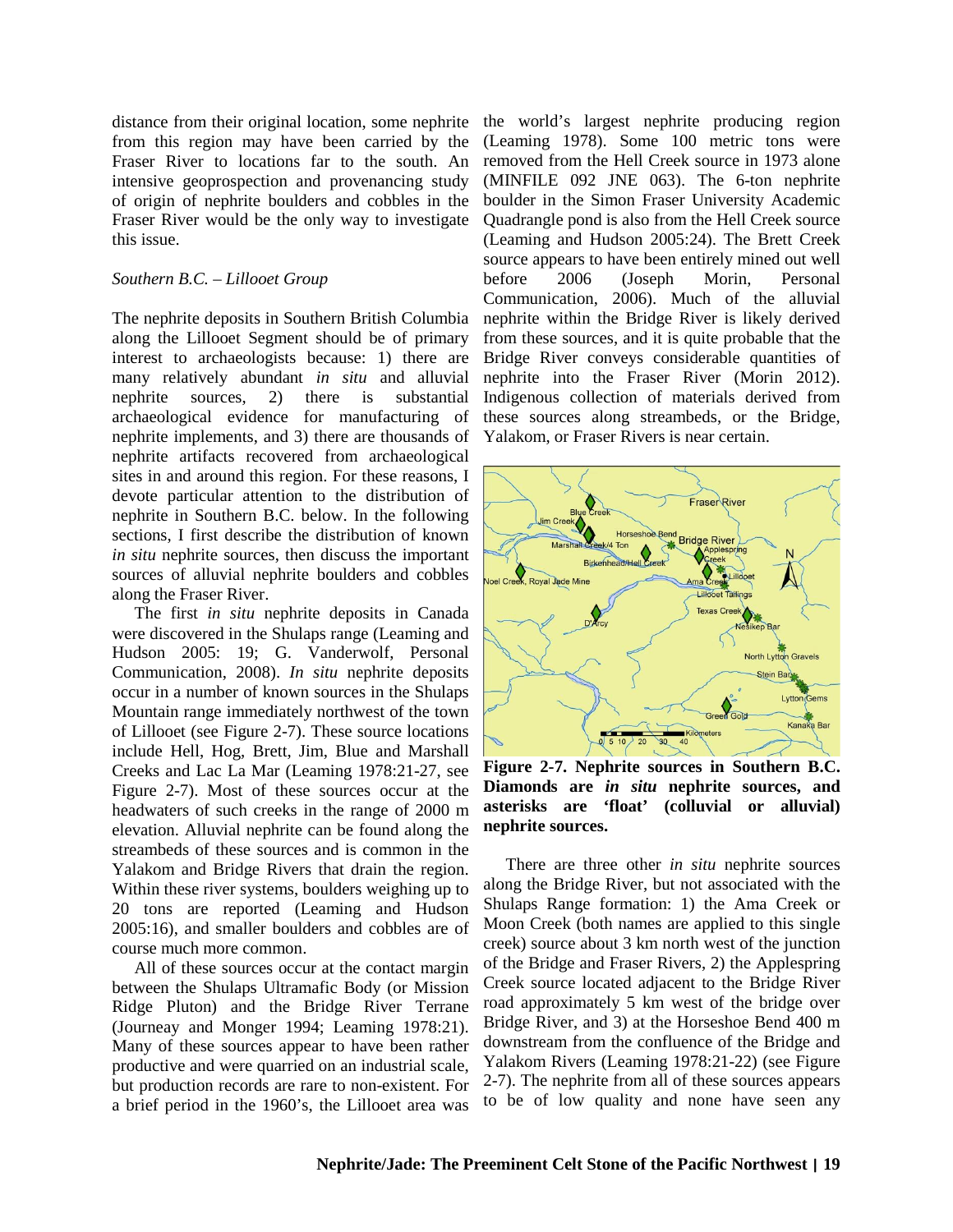industrial quarrying. Some of the alluvial nephrite Bridge River Terrane (sedimentary) and the Scuzzy that is and certainly was commonly collected from the Bridge River is likely derived from these sources, and the Bridge River almost certainly transports this material into the Fraser River. Again, indigenous collection of materials derived from these sources along streambeds, or the Bridge, Yalakom, or Fraser Rivers is highly probable.

South of the Shulaps Range in the Cadwallader Range, there are two further important *in situ*  nephrite bedrock sources at D'Arcy at the west end of Anderson Lake, and at Noel Creek south of Gold Bridge at the west end of Carpenter Lake (Figure 2- 7). The D'Arcy nephrite source has not been recently exploited to any degree (Leaming and Hudson 2005:18; Leaming 1978:28). This source appears to lie on the contact margin of a small ultramafic body and the Cayoosh Assemblage (Journeay and Monger 1994; Leaming 1978:21). The Noel Creek source was at one point a major producer, with records of over 500 metric tons extracted (MINFILE 092 JNE 118). The Noel Creek source appears to lie at the contact between the Bridge River Terrane and the Caldwallader Terrane (Journeay and Monger 1994). There are no reports of alluvial or 'float' nephrite in the vicinity of these locations, but some 'float' nephrite would be expected. As float nephrite appears to be comparatively rare around these two sources, I would expect a moderate to low probability of indigenous exploitation of these sources.

There are two well documented and two poorly documented *in situ* nephrite sources in the mountains on the west bank of the Mid-Fraser (see Figure 2-7). One is near the headwaters of Texas Creek/Molybdenite Creek (Leaming 1978:21). This source has not seen industrial scale quarrying. Another small *in situ* nephrite source is reported about 40 km further downstream the Fraser near the headwaters of Kwoiek Creek west of Lytton (Leaming 1978:21). While nephrite not has been quarried here on an industrial scale, vesuvianite, which according to Darwent (1998) is commonly misidentified as nephrite, occurs in large quantities here (Leaming 1978:21). Slightly further downstream, between Boston Bar and Spuzzum there are two further poorly documented *in situ*  sources of nephrite also associated with the Kwoiek fault. Although the geology is discontinuous, both the Kwoiek Creek/Skihist, and the Texas Creek sources are found at the contact margins of the some portion of cortex that is consistent with

Pluton (ultramafic) (Journeay and Monger 1994). Nephrite from these four sources would almost certainly be carried downhill by alluvial or colluvial processes and enter the Fraser River system. If this material was transported via alluvial action in any quantities, it would probably have been collected and utilized in the past.

There is one final known source of *in situ*  nephrite on the Coquihalla River about 20 km east of Hope, just 100 m south of the Coquihalla Highway (see Figure 2-7) (Leaming 1978:19; Monger 1989). This nephrite deposit occurs at the contact margin of the Bridge River Terrane (sedimentary) and the Methow Terrane (serpentinized ultramafics) (Journeay and Monger 1994). This source is located near Sowaqua Creek and was encountered during highway construction in the early 1980's. In the following seasons following its discovery, this source was completely mined out. Previous to the complete quarrying of this source, float nephrite on the Coquihalla River was perhaps more plentiful, while now it is found only very rarely. This material would have been carried down the Coquihalla River and entered the Fraser River near Hope. Given the proximity of this source to the Lower Fraser Valley with archaeological sites containing large numbers of nephrite tools, it is possible that this source was heavily utilized in the past.

Finally, there are unconfirmed reports of a nephrite source on the east side of Harrison Lake near Cogburn Creek (Leaming 1978: 20). Here, the Bridge River Terrane (sedimentary) contacts the Spuzzum Pluton (ultramafic), thus providing the appropriate conditions for nephrite formation (Journeay and Monger 1994). If nephrite does occur at this location, it would be the most proximate location within British Columbia to the major centers of prehistoric nephrite tool use near the mouth of the Fraser River.

*Fraser River Gravels*. With regards to the context of aboriginal procurement of nephrite toolstone, the exact *in situ* location of sources is probably not particularly relevant. I suggest that the primary contexts of indigenous nephrite collection were the gravel bars of the Fraser River rather than bedrock or colluvial sources. I state this with some confidence as all of the 131 sawn boulders/cobbles/pebbles I have analyzed have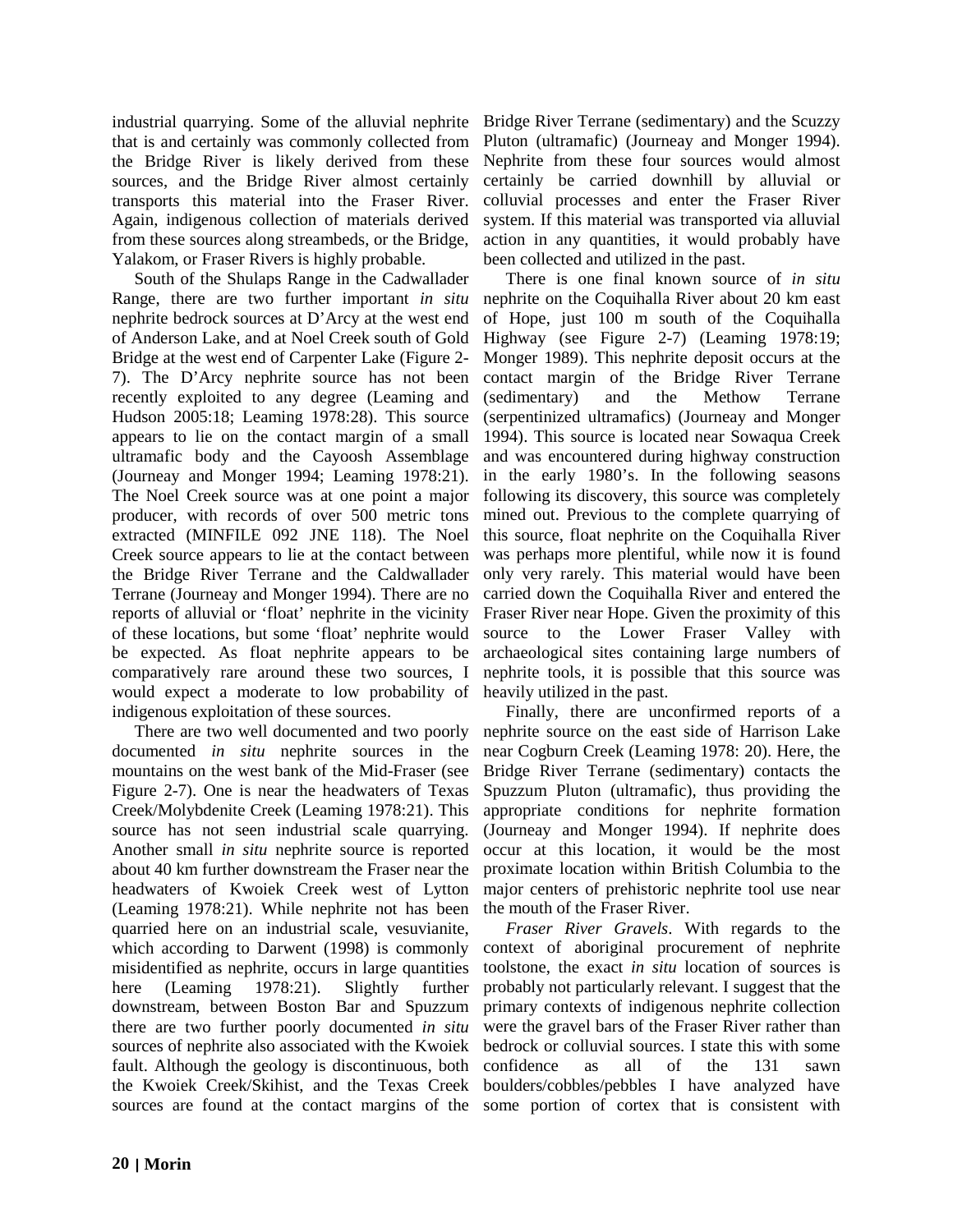alluvial transport (i.e., rounding and smoothing). And, as described above, most nephrite from Southern B.C. sources ends up being carried downstream in the Fraser River. Mackie (1995:46) provides an excellent account of the distribution of nephrite in the gravels of the Fraser River and much of this discussion overlaps considerably and inevitably with his.

First, most of the *in situ* sources of nephrite in this region are located at elevations approaching 2000 m in very rough terrain. Hell Creek is apparently named so in reference to its particularly rugged terrain (G. Vanderwolf, Personal Communication, 2008). At such high elevations, bedrock is usually only exposed for a month or two every year around August, and occasionally remains snow covered throughout the year (*ibid*). George Vanderwolf describes himself as nearly dying of hypothermia while staking the Hell Creek claim  $(-2200 \text{ m})$  during a blizzard in the late summer (Tenove 2005). Once the nephrite deposit has been located, it needs to be cut out of the bedrock using a diamond saw. Due to its extreme toughness, modern diamond saws can only cut nephrite at a rate of about a half meter per hour. I suspect that prehistoric indigenous technology would have been practically useless for extracting bedrock nephrite. If prehistoric peoples could extract nephrite from the bedrock, or collect colluvial or float material in the immediate vicinity, there remains the daunting problem of transporting it back home. Some of these sources are so remote even today that helicopter and horseback are the only options for carrying out nephrite (Leaming and Hudson 2005; G. Vanderwolf, Personal Communication, 2008). If prehistoric people did carry nephrite out of the alpine zone on their backs, it was probably only in limited quantities.

Second, the Fraser is a very powerful river and has the ability to transport very large boulders and cobbles considerable distances. The terminus of most gravel in the Fraser River is in the vicinity of Chillwack (Leaming 1978). Beyond this point, the Fraser River only has enough force to transport sand and silt (see Smith and Ferguson 1995). The annual Fraser River flood cycles seasonally deposit nephrite boulders and cobbles along the gravel bars of the Mid-Fraser, the Fraser Canyon, terminating in the Chilliwack gravels (see Church and Jones 1982). However, the distribution of alluvial nephrite from Lillooet to Chilliwack is by no means River, and short mid-winter excursions from these

uniform in terms of the quantity or size of nephrite boulders, cobbles and pebbles.

Alluvial nephrite is most common and occurs in the largest clast sizes most proximate to *in situ* or bedrock outcrops. Near the major *in situ* nephrite sources along the Bridge and Yalakom rivers, where nephrite miners extracted hundreds of tons of nephrite per year at the peak of their operations (Leaming 1978; Leaming and Hudson 2005), alluvial boulders individually weighing from 10-20 tons were occasionally located. An example of such massive alluvial boulders can be seen in the Academic Quadrangle pond at Simon Fraser University – a 6 ton nephrite boulder from Hell Creek (Leaming and Hudson 2003:24). Smaller, and more manageable, nephrite boulders  $(-2-10 \text{ kg})$ and cobbles were also relatively plentiful along the Bridge, Yalakom and Fraser Rivers in the vicinity of Lillooet and Lytton. All reports agree that while alluvial nephrite can occasionally be found from Lytton to Hope, it is much less frequently encountered than from Lillooet to Lytton (Emmons 1923; Leaming 1978). There is, or was, an *in situ*  nephrite source on the Coquilhalla River about 20 km upstream from Hope, and alluvial nephrite from this source likely could also have been procured along the banks and gravel bars of the Coquilhalla and around Hope. Nephrite is much more rarely found around Chilliwack than it is farther upstream, and the size of the cobbles or pebbles is much smaller than further up the Fraser River (Leaming 1978). Leaming (1978:19) describes such deposits of alluvial nephrite as typically being neither abundant nor very large, and "(g)enerally, the largest boulders are found farthest from Lillooet" (21).

At periods of low water levels, especially between October and April, the gravel bars along the Fraser River would be exposed to the greatest extent, and freshly deposited nephrite could be procured (Environment Canada 2009; Morrison et al. 2008). Note that contrary to opinions held amongst many archaeologists, this is not coincidental with the late summer sockeye salmon fishery. Rather this is coincident with the period of winter sedentism in large villages practiced by all groups along the Mid-Fraser and Fraser Canyon during the Late Prehistoric Period (3500 B.P. to contact). Such winter villages are invariably located with 3 km, and usually much closer, to the Fraser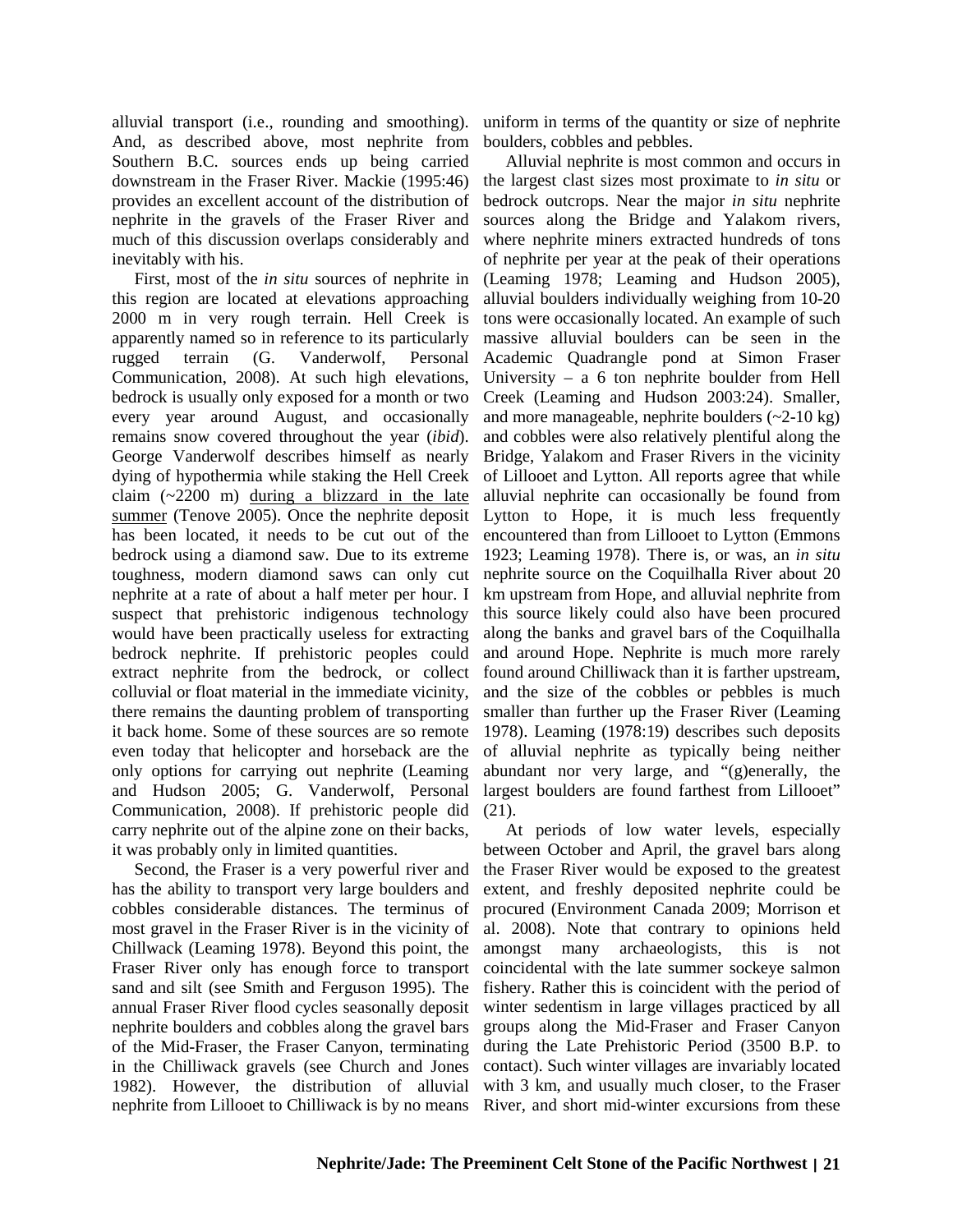villages down to the Fraser gravel bars would have nephrite occurrences, alluvial cobbles and boulders been by far the most cost-effective way to procure are more common and larger upstream towards the nephrite toolstone.

Another important reason to believe that nephrite toolstone was procured from the Fraser gravels rather than *in situ* sources is the Fraser's ability to naturally 'test' the quality of the material. When quarrying bedrock nephrite, a rather high percentage of the material is discarded because of flaws, fissures and other impurities (Leaming 1978). Such imperfections would have also made such nephrite useless for making celts. Nephrite or any stone washed down the Fraser River is continually sandblasted, bumped and battered many thousands of times during its journey. Because nephrite is far tougher than nearly every other rock in the world, rocks of pure flawless nephrite are gently rounded and polished by this process and can be transported hundreds of kilometers (see also Beck 1984 for New Zealand). Flawed and imperfect nephrite transported by the Fraser River will break apart much more rapidly. This is the reason that so many of the alluvial boulders collected along the Fraser River are of such exceptionally high quality material (Leaming 1978). The sandblasting of nephrite boulders by the sands suspended in the Fraser River remove any oxidized cortex from nephrite, making it readily identifiable (Leaming 1978:19). Of the prehistorically sawn nephrite boulders I have examined, all that display cortex are consistent with such alluvial transport. Thus, I think the gravel beds of the Fraser River would have been by far the most attractive locations for past peoples to collect nephrite celt stone.

The Fraser River from the Bridge River in the north to the Chilliwack River in the south has hundreds or thousands of gravel bars of various sizes. The larger of these gravel bars are named, such as Boston Bar, Sailor's Bar, and American Bar (see Forsythe and Dickson 2007: 37; Hudson 2006: 162-3). In the Mid-Fraser and Fraser Canyon sections, these bars are relatively permanent due to the highly entrenched nature of the Fraser River there. Further downstream, approximately from Hope to Chilliwack, the large gravel bars are probably more dynamic and occasionally form moderate sized islands within the river. All of these gravel bars would be seasonally modified by floodwaters and would have new boulders and cobbles deposited on them. With regards to scoured more often by rock collectors than the 'low

Bridge River, and smaller and less common downstream towards Chilliwack (Leaming 1978). The areas richest in alluvial nephrite – from Lillooet to Hope – have been set aside as a 'jade preserve' by the provincial government and alluvial nephrite can be quarried by anyone. No stakes or claims can be made on gravel bars within this preserve (Hudson 2006:162). I propose these alluvial sources of nephrite would have been the primary contexts for indigenous quarrying of nephrite toolstone in the Pacific Northwest.

A single local rock hound (Arn Homelin, Personal Communication, 2011) with several decades experience looking for nephrite on the Fraser River has provided me with the most detailed description of how to locate alluvial nephrite in Fraser River gravel bars. As this is the most precise and detailed description of procuring alluvial nephrite that I have encountered, I report his comments here in some detail. Homelin, (Personal Communication, .2011) has collected nephrite on many Fraser River gravel bars, but has spent most of his effort on bars around Hope and Yale, and has found the bars around Hope to have generally been the most productive. While he could not comment on the general abundance or average size of nephrite in general areas of the Fraser (beyond his favorite bar at Hope), he did note that his largest find was at Kanaka Bar (downstream from Lytton), where he recovered a nephrite boulder weighing about 100 kg. When specifically questioned regarding gravel bars between Lytton and Lillooet, Homelin (Personal Communication, 2011) indicated that there were few bars in this region (likely due to the steepness of the topography), but that those regions were generally viewed as 'rich' in alluvial nephrite. The following two paragraphs briefly describe some of Homelin's (pers. comm. 2011) strategies and tricks for successfully identifying alluvial nephrite in the Fraser River.

First, nephrite occurs on both the 'high bars' (those commonly above the water level) and the 'low bars' (those that are usually inundated), but is more plentiful and larger on the 'low bars'. This is the case for two reasons: 1) nephrite is dense and is not transported by the Fraser as readily as other rocks of comparable size, and 2) the 'high bars' are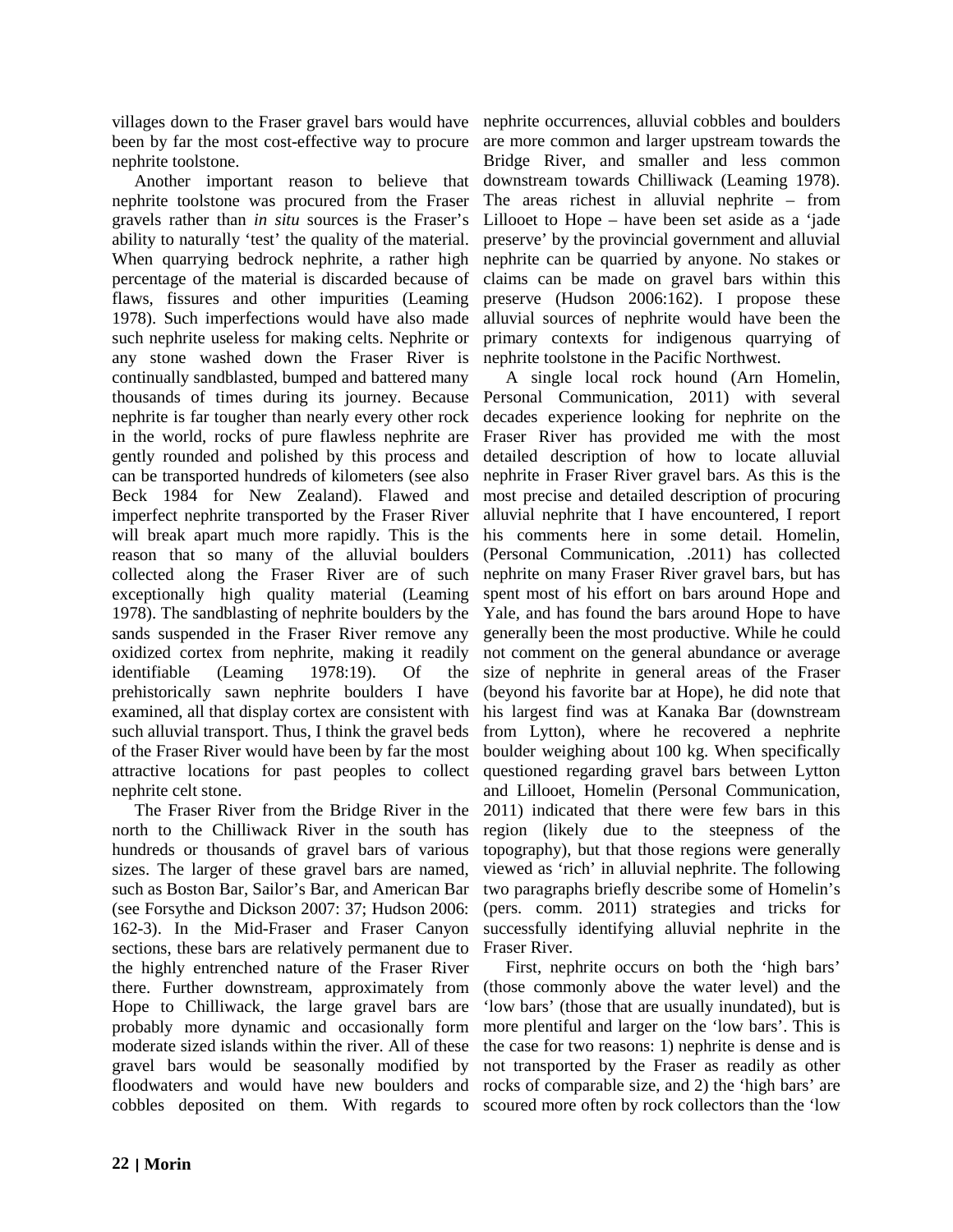bars'. Additionally, knowledge of the anatomy of individual gravel bars is important for identifying the most likely place to find nephrite. Alluvial nephrite is most often found at the upstream side (or top end) of such bars, at the transition zone between alluvial deposits of larger and smaller clasts (rocks). Nephrite and other dense rocks are preferentially deposited on the 'river side' of these transition zones, while less dense rocks are deposited on the 'outside' margin of these transition lines. The best strategy to locate nephrite is then to literally crawl on ones knees along these transition zones on the 'top end' of these grave bars.

The Fraser River carries a considerable quantity of suspended sand, clay and silt, as evinced by its brown 'chocolate milk' color. As the Fraser River water levels recede towards winter, the rocks in the gravel bars are covered by perhaps millimeter-thick fine coating of brown clay-silt. This greatly impairs visual identification of any rocks. As the fall-winter rains become more incessant, this layer of clay-silt begins to wash off of these rocks. Because of the smooth and finely polished cortex on alluvial nephrite (from natural sandblasting in the Fraser) compared to other rocks, the clay-silt layer washes off it somewhat earlier than off of the other rocks. Therefore if one times one's search for alluvial nephrite with the onset of the rainy season correctly, you can increase your probability of locating nephrite by closely inspecting all rocks that are washed clean by the rain. Homelin (Personal Communication, 2011) suggests that it takes approximately three years of experience to be able to 'read' the gravel bars and identify alluvial nephrite with any level of success.

The terraces immediately adjacent to the banks of the Fraser River are also composed of materials washed down the Fraser system. These terraces were specifically targeted by early placer miners looking for gold from about A.D.1858 to about 1900. Using techniques perfected in the California gold fields, American and Chinese miners systematically washed and sorted millions of tons of such sediments along the Fraser (Forsythe and Dickson 2007:27-69; Kennedy 2008). Green rocks were ignored by the Californian miners, but were recognized as jade by acute Chinese miners and were apparently smuggled back to China in coffins with deceased countrymen (Hudson 2006: 92).

gravel terraces, it is unlikely that these deposits were utilized to any significant degree before contact. Overall, I have seen more visual diversity in the nephrites from the Lillooet locality alone than in any other nephrite bearing region in the Pacific Northwest.

#### *Glaciers*

While nephrite can be recovered from these large transported to Puget Sound with the 'Puget Lobe' The present distribution of quaternary materials (sediments such as gravels, silts, and glacial tills) near the surface and the rocks found within such deposits in British Columbia is largely not the result of slow steady processes. Rather the dominant factor behind the distribution of such materials is punctuated by past glacial activity. During the Pleistocene, most of British Columbia, and all of the nephrite bearing regions therein were heavily glaciated by the Cordilleran Ice Sheet (Clague 1989; Clague and James 2002; Clague et al. 1980). Such ice sheets and melt waters derived from them transported and deposited enormous quantities of gravels, silts, sands throughout B.C. and Washington (Clague 1989a; Clague and James 2002). The movement of such ice sheets is complex and was occasionally marked by reversals in direction (Clague 1989), but generally the direction of such flows was away from the high elevation mountains of the Canadian Cordillera. The nephrite deposits near the peaks of the Shulaps and Caldwader Ranges west of Lillooet for example would have experienced intense glacial scouring and nephrite bearing rocks would have become dislodged and embedded in massive glaciers slowly flowing downhill. From this location, the glaciers and embedded nephrite may have flowed west towards the coast, east towards the interior, or southwards through the Fraser Canyon, depending on the height of adjacent glaciers (Clague 1989). Because of the extreme toughness of nephrite compared to almost all other rocks, it would be more likely to survive complete disintegration before being deposited by glacial action. For these reasons, glacially transported nephrite from the alpine sources in Southern British Columbia could potentially occur as small 'erratics' many hundreds of kilometers from the *in situ* source. In particular, 'float' nephrite found on Orcas, Vashon and Whidbey Islands in Puget Sound is probably derived from *in situ* sources in B.C. that was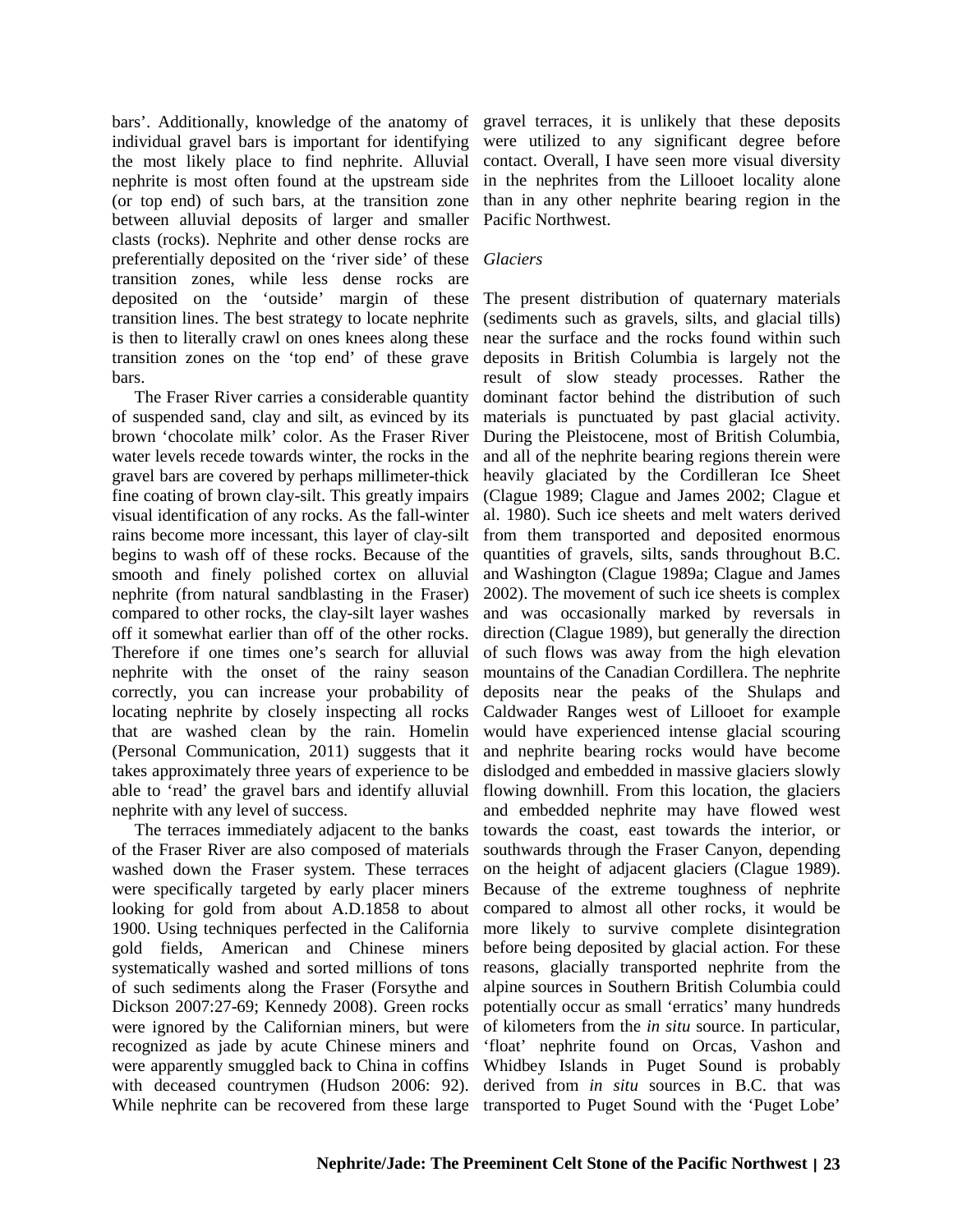extension of the Cordilleran Ice Sheet around 17, 000 B.P. (Porter and Swanson 1998). It is presently unclear how much nephrite throughout British Columbia and Washington was redistributed through glacial activity, and how often such secondarily deposited material was utilized in the past.

# *Washington State*

Washington State contains has both *in situ* bedrock and Quaternary (fluvial, colluvial or glacially derived) or 'float' deposits of nephrite. Leaming and Hudson (2005:79) report four *in situ* deposits: Mount Higgins and Helena Ridge near Darrington, Cultus Mountain near Mt. Vernon, and at Mount Stuart about 100 km east of Seattle (see Figure 2- 8). Some of these sources have been quarried on an industrial scale, removing up to five tons of nephrite (Leaming and Hudson 2005:79). Float nephrite is reported from Orcas, Vashon and Whidbey Islands, along the Nooksack, Skagit, and Stillaguamish Rivers, around Deer Creek near Oso, and around Darrington (Ames and Maschner 1999:171; J. Aylor, Personal Communication, 2009; Leaming and Hudson 2005: 79; B. Meirendorf, Personal Communication, 2009) (see Figure 2-8). Harlan Smith (1907:368) reported finding nephrite cobbles and boulders on the beach at Mareitta, and indicated that this material looked similar to the nephrite he was familiar with from Lytton.

Briefly, this float nephrite is probably derived from glacial transport during the Pleistocene (Porter and Swanson 1998). George Mustoe indicated to me (Personal Communication, 2009) that this float nephrite appears to be eroding from Late Pleistocene deposits. Leaming suggests that it was deposited there by the Fraser River (Leaming and Hudson 2005:79). Both the Nooksack and Skagit Rivers may have *in situ* bedrock nephrite sources within their drainages that are carried downstream by fluvial transport (J. Aylor, Personal Communication, 2009). All of the sources above were potentially available for indigenous quarrying or collection for tool production. George Mustoe indicated to me (Personal Communication, 2009) that Washington nephrite is greenish black, uniform in texture, and visually very different from the nephrites that are found in the Fraser River gravel bars around Hope.

While I have much less data for Washington State than for British Columbia, it appears that the indigenous use of nephrite is very similar or identical to much of Southern B.C. and is essentially a part of the same Salishan nephrite working tradition or industry. Briefly, small nephrite celts are recovered from shell midden contexts from the San Juan Islands, the Southern Salish Sea, and Puget Sound – albeit at a much lower recovery rate than in the Gulf Islands, Southeastern Vancouver Island, and the Lower Fraser River. Larger nephrite celts rare, but occasionally recovered from mortuary contexts along the Mid- and Upper reaches of the Columbia River in eastern Washington (M. Collins, Personal Communication, 2009; Darwent 1998). Again, these large celts appear are much more rare here than on the Canadian Plateau. Nephrite production debris (sawn cores, debitage and saws) is very rare but occurs in at least two sites in Washington. By way of comparison, there are numerous individual sites in British Columbia with more evidence of nephrite celt production than is evident in all of Washington State.



**Figure 2-8. Nephrite sources in Washington State. Diamonds are** *in situ* **nephrite sources, and asterisks are 'float' (colluvial or alluvial) nephrite sources.**

# **Conclusion**

This chapter presents a brief review of non-nephrite celt stones, and a detailed overview of the petrology and petrogenesis of nephrite in British Columbia and Washington State. It highlights the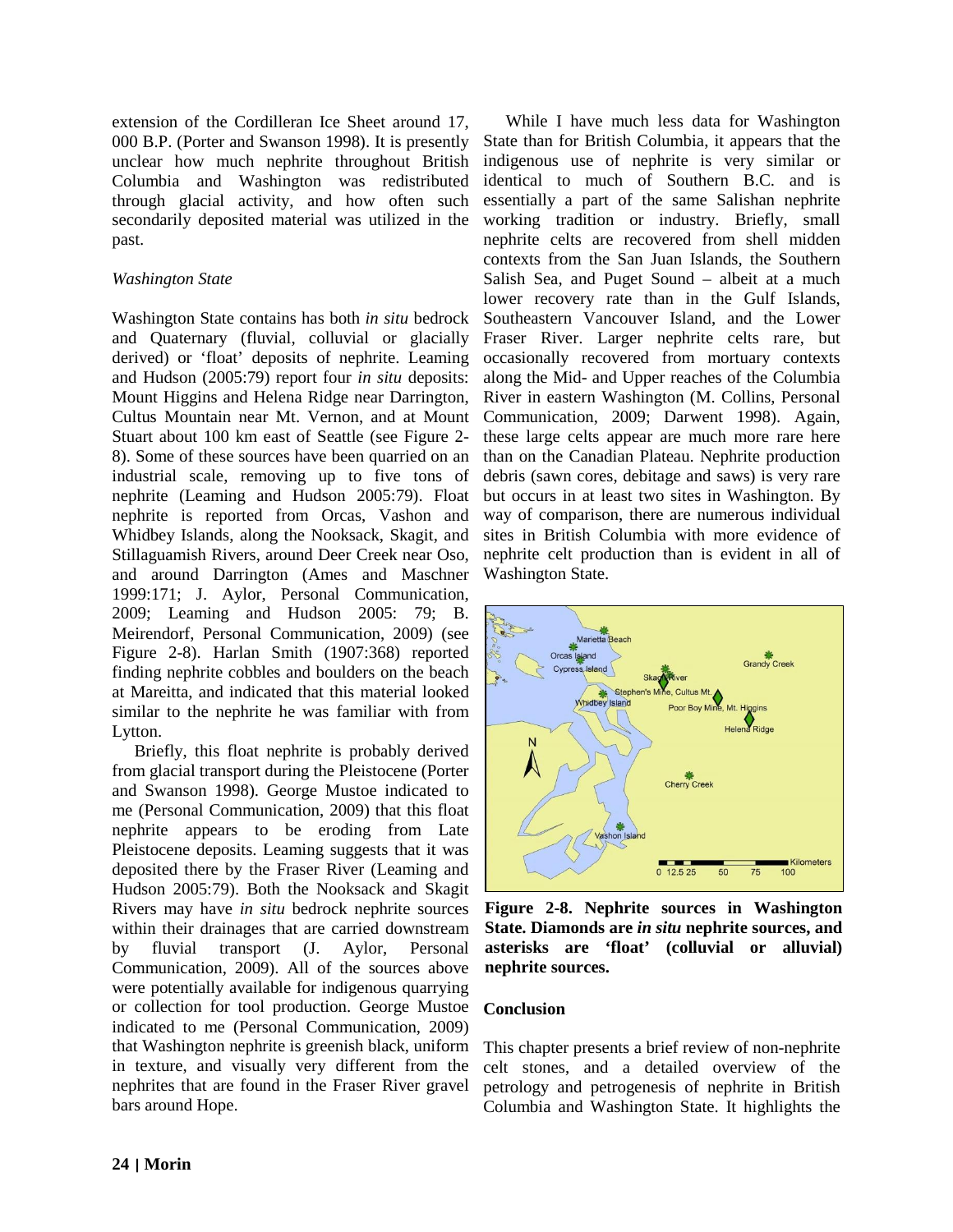geological contexts of nephrite, and the processes Ames, Kenneth, and Herbert Maschner that have transported nephrite since its formation. Particular attention is drawn to the potential and apparent precontact utilization of nephrite from various sources. Three major source areas are identified (Northern, Central, and Southern B.C.), each of which contain many discrete outcrops and secondary deposits of nephrite. Additional potential sources are also identified in Washington State, but the majority of the nephrite that occurs there may originate from B.C.

Most importantly, I argue that the gravel bars of the Fraser River from Lillooet to Chilliwack provided the most plentiful and reliable context for nephrite quarrying during the prehistoric period. Alluvial nephrite is both naturally 'tested' for flaws and is more readily accessible from winter village locations near the Fraser River. The fact that Bradt, Richard, Robert Newnham and J. V. Biggers alluvial, rather than bedrock nephrite was utilized by indigenous peoples has both important cultural implications, and implications for carrying out a traditional 'sourcing' study of matching artifacts to bedrock sources. First, as indigenous utilization of individual quarries or outcrops was very unlikely, and the fact that alluvial nephrite is rather diffusely distributed, it is improbable that a group or person could readily 'own' or control access to this material. Further, it is probable that nephrite procurement would be carried out by individuals or small groups; as such procurement would require virtually no organization of labor. Second, as the cultural context for nephrite procurement was at secondary deposition locations (river gravels), geochemical matching of artifacts to bedrock Clague, John sources would at best describe the natural distribution of nephrite in the Fraser River. Instead, such a sourcing study should emphasize the cultural context of acquisition and production, and thus attempt to correlate nephrite artifacts with alluvial nephrite, and especially alluvial nephrite with evidence of cultural use (e.g., saw marks) (see Morin 2012). This provides the foundation for understanding the prehistoric utilization of nephrite in the Pacific Northwest.

#### **References Cited**

Adams, C. J., R.J. Beck and H.J. Campbell 2007 Characterization and Origin of New Zealand Nephrite Jade Using its Strontium Isotopic Signature. *Lithos* 97:307-322.

1999 *Peoples of the Northwest Coast: Their Archaeology and Prehistory.* Thames and Hudson, London.

Beck, Russel

- 1984 *New Zealand Jade*. Reed Ltd, Wellington.
- Beck, Russel, and Maika Mason
	- 2010 *Pounamu: The Jade of New Zealand*. Raupo Publishing (NZ) Ltd., Auckland.
- Best, Elsdon
	- 1912 *The Stone Implements of the Maori*. New Zealand Dominion Museum Bulletin No. 4. Government. Printer, Wellington.
- Blatt, Harvey, Robert Tracy, and Brent Owens 2006 *Petrology: Igneous, Sedimentary, and Metamorphic*. W.H. Freeman and Company, New York.

1977 The Toughness of Jade. *American Mineralogist* 58:727-732.

- Burley, David
	- 1989 *Senewlets: Culture History of the Nanaimo Coast Salish and the False Narrows Midden*. Royal British Columbia Museum Memoir No. 2. Royal British Columbia Museum, Victoria.

Church, Michael, and D. Jones

- 1982 Channel Bars in Gravel-Bed Rivers*.* In *Gravel Bed Rivers: Fluvial Processes, Engineering, and Management*, edited by R.D. Hey, J. C. Bathurst, and C. R. Thorne, pp. 291-338. John Wiley & Sons Ltd, New York.
- - 1989 Cordilleran Ice Sheet In *Quaternary Geology of Canada and Greenland*, edited by R. J. Fulton, pp. 40-42. The Geological Survey of Canada, Ottawa.
- Clague, John, and Thomas James 2002 History and Isostatic Effects of the Last Ice Sheet in Southern British Columbia. *Quaternary Science Reviews* 21:71-87.
- Clague, John, J. E. Armstrong and W. H. Mathews 1980 Advance of the Late Wisconsin Cordilleran Ice Sheet in Southern British Columbia Since 22,000 Years BP. *Quaternary Research* 13:322-326.
- Curtin, Joanne 2002 *Prehistoric Mortuary Variability on Gabriola Island, British Columbia.* Publication No. 29, Simon Fraser University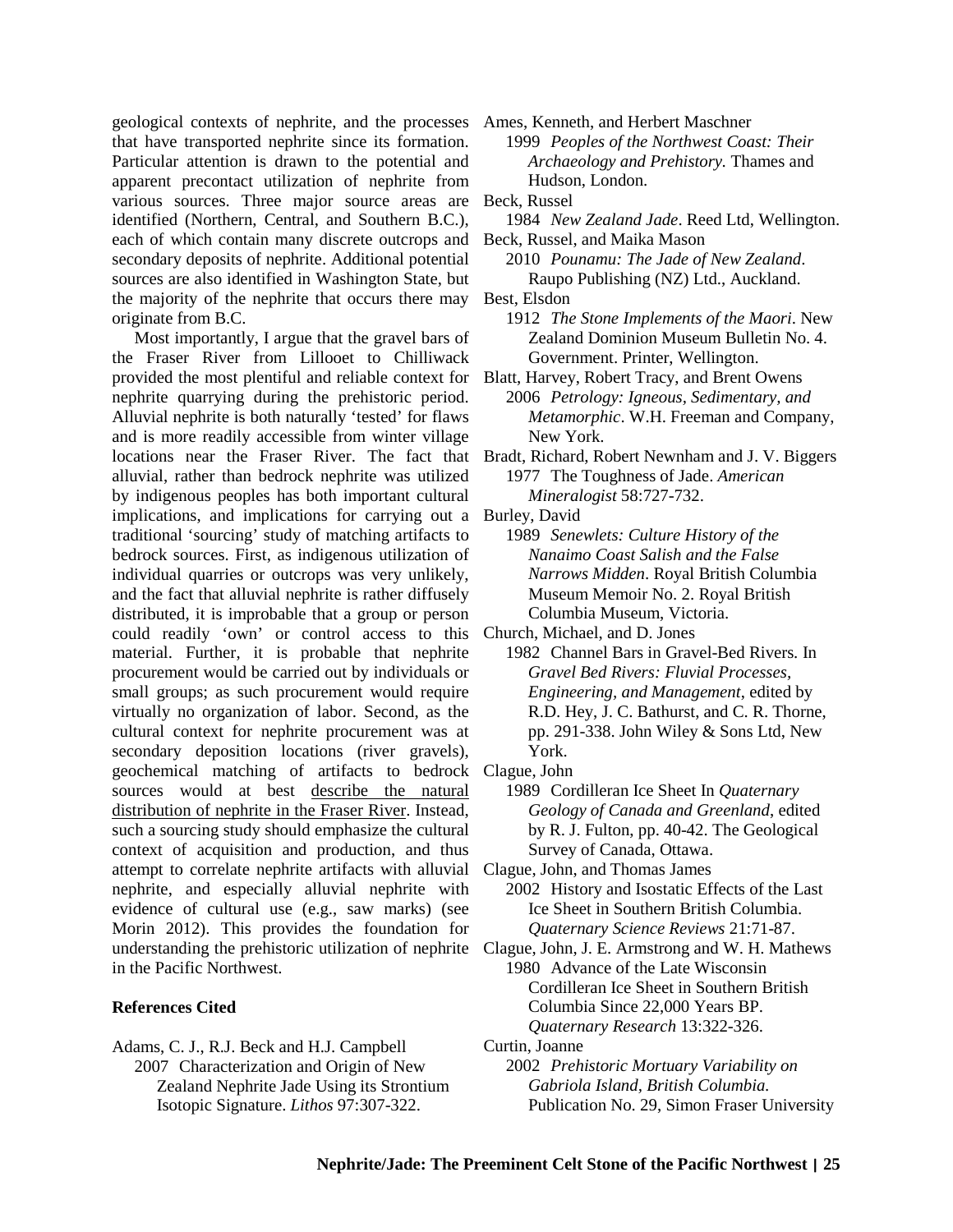Archaeology Press, Burnaby, British Columbia. Darwent, John 1998 *The Prehistoric Use of Nephrite on the British Columbia Plateau.* Publication No. 25. Simon Fraser University Archaeology Press, Burnaby, British Columbia. Emmons, George 1923 *Jade in British Columbia and Alaska, and Its Use by the Natives*. Indian Notes and Monographs 35. Museum of the American Indian, Heye Foundation, New York. Environment Canada 2009 Wateroffice Hydrometric Data Map. Electronic document,

[http://scitech.pyr.ec.gc.ca/waterweb/fullgrap](http://scitech.pyr.ec.gc.ca/waterweb/fullgraph.asp) [h.asp,](http://scitech.pyr.ec.gc.ca/waterweb/fullgraph.asp) accessed March 1, 2011.

Forsythe, Mark, and Greg Dickson

2007 *The Trail of 1858: British Columbia's Gold Rush Past*. Harbour Publishing, Madeira Park, British Columbia.

Fraser, John

1972 *Nephrite in British Columbia*, Unpublished M.S. thesis, Department of Geology, University of British Columbia, Vancouver.

Gabrielse, H.

1990 Geology: Dease Lake British Columbia. Geological Survey of Canada, Ottawa, Map 1908A, scale 1:250,000.

- 1998a *Geology of Cry Lake and Dease Lake Map Areas, North Central British Columbia*. Geological Survey of Canada Bulletin 504. Natural Resources Canada, Ottawa.
- 1998bGeology, Cry Lake, British Columbia, Geological Survey of Canada, Ottawa, Map 1907A, scale 1: 250,000.

Harlow, George

1993 Middle American Jade: Geologic and Petrologic Perspectives on Variability and Source*.* In *Precolumbian Jade: New Geological and Cultural Interpretations*, edited by F. Lange, pp. 9-29. University of Utah Press, Salt Lake City.

Harlow, George, Sorena Sorensen, and Virginia Sisson

2007 Jade Deposits*.* In *The Geology of Gem Deposits*, edited by Lee Groat, pp. 207-254. Short Course Handbook Series Volume 37. Mineralogical Association of Canada, Quebec.

Harlow, George, and S. Sorensen 2005 Jade (Nephrite and Jadeitite) and Serpentinite: Metasomatic Connections. *International Geology Review* 47:113-146. Hayden, Brian 1998 Practical and Prestige Technologies: The Evolution of Material Systems. *Journal of Archaeological Method and Theory* 5(1):1- 55. Hudson, Rick 2006 *A Field Guide to Gold, Gemstone and Mineral Sites of British Columbia: Sites Within a Day's Drive of Vancouver, Volume 2 Revised Edition*. Harbour Publishing, Madiera Park. Iizuka, Yoshi, and Hung Hsiao-Chun 2005 Archaeomineralogy of Taiwan Nephrite: Sourcing Study of Nephrite Artifacts from The Philippines. *Journal of Austronesian Studies* 1:35-80. Journeay, J. M., and J.W.H. Monger 1994 Geology and Crustal Structure of the Southern Coast and Intermontane Belts, Southern Canadian Cordillera. Geological Survey of Canada, Ottawa. Kennedy, Michael 2008 Fraser River Mining Landscapes. *BC Studies* 160:35-66. Leaming, Stan 1978 *Jade In Canada*. Geological Survey of Canada Paper 78-19. Energy, Mines and Resources, Canada, Ottawa. Leaming, Stan, and Rick Hudson 2005 *Jade Fever: Hunting the Stone of Heaven*. Heritage House, Surrey, British Columbia. Mackie, Quentin 1995 *The Taxonomy of Ground Stone Woodworking Tools*. BAR International Series 613, Archaeopress, Oxford. MINFILE 092 JNE 118 2009 MINFILE Inventory Detail Report, BC Geological Survey, Ministry of Energy, Mines & Petroleum Resources. Electronic document, [http://minfile.gov.bc.ca/report.aspx?f=PDF&](http://minfile.gov.bc.ca/report.aspx?f=PDF&r=Inventory_Detail.rpt&minfilno=092JNE118) [r=Inventory\\_Detail.rpt&minfilno=092JNE11](http://minfile.gov.bc.ca/report.aspx?f=PDF&r=Inventory_Detail.rpt&minfilno=092JNE118) [8,](http://minfile.gov.bc.ca/report.aspx?f=PDF&r=Inventory_Detail.rpt&minfilno=092JNE118) accessed March 1, 2011. MINFILE 104P 005

2009 MINFILE Inventory Detail Report, BC Geological Survey, Ministry of Energy, Mines & Petroleum Resources. Electronic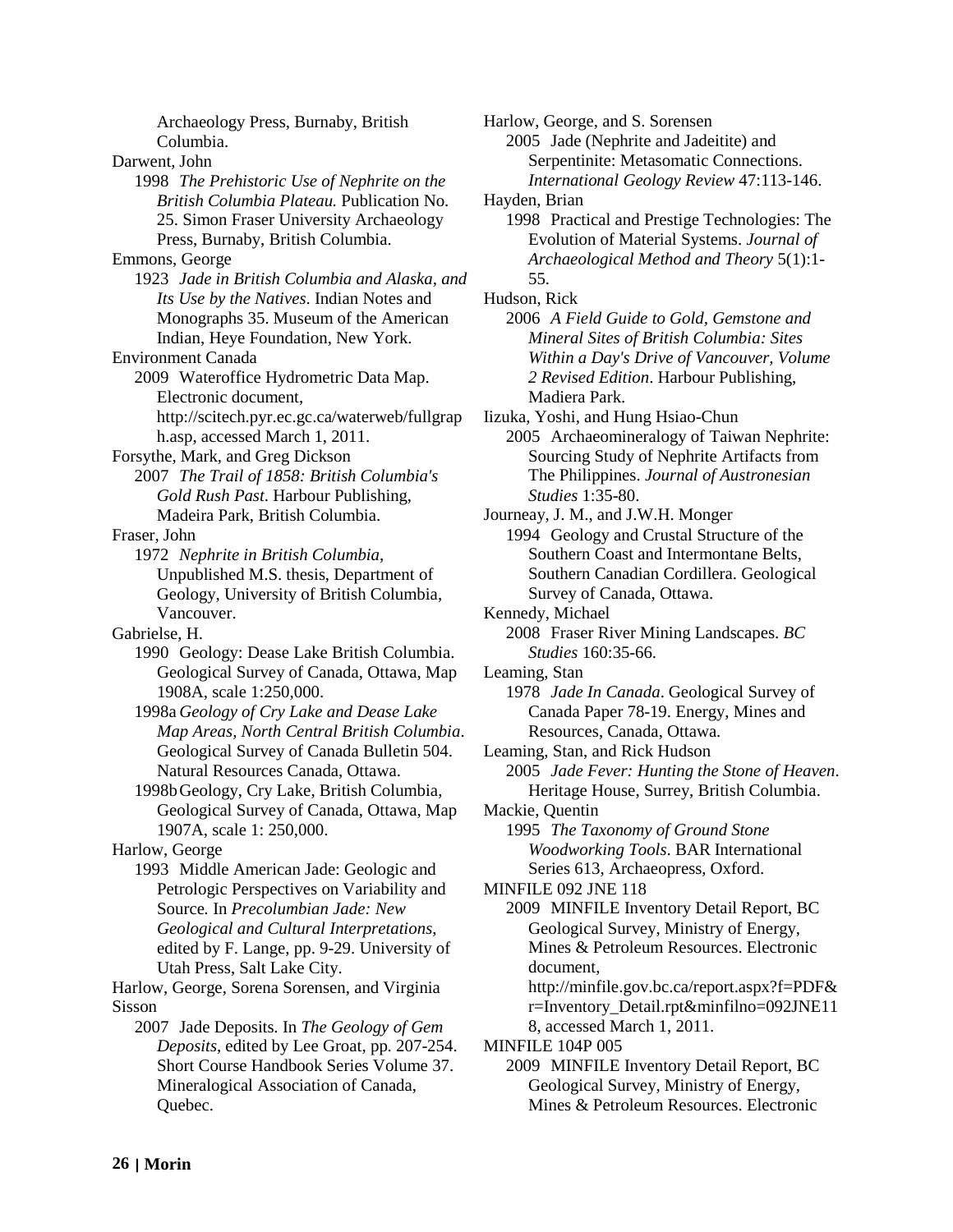document,

[http://minfile.gov.bc.ca/report.aspx?f=PDF&](http://minfile.gov.bc.ca/report.aspx?f=PDF&r=Inventory_Detail.rpt&minfilno=104P++005) [r=Inventory\\_Detail.rpt&minfilno=104P++00](http://minfile.gov.bc.ca/report.aspx?f=PDF&r=Inventory_Detail.rpt&minfilno=104P++005) [5,](http://minfile.gov.bc.ca/report.aspx?f=PDF&r=Inventory_Detail.rpt&minfilno=104P++005) accessed March 1, 2011.

MINFILE 104J 057

- 2009 MINFILE Inventory Detail Report, BC Geological Survey, Ministry of Energy, Mines & Petroleum Resources. Electronic document,
	- [http://minfile.gov.bc.ca/report.aspx?f=PDF&](ttp://minfile.gov.bc.ca/report.aspx?f=PDF&r=Production_Detail.rpt&minfilno=) [r=Production\\_Detail.rpt&minfilno=1](ttp://minfile.gov.bc.ca/report.aspx?f=PDF&r=Production_Detail.rpt&minfilno=)04J++0

57, accessed March 1, 2011.

MINFILE 104I 78

- 2009 MINFILE Inventory Detail Report, BC Geological Survey, Ministry of Energy, Mines & Petroleum Resources. Electronic document,
	- [http://minfile.gov.bc.ca/report.aspx?f=PDF&](http://minfile.gov.bc.ca/report.aspx?f=PDF&r=Inventory_Detail.rpt&minfilno=104I++078) [r=Inventory\\_Detail.rpt&minfilno=104I++07](http://minfile.gov.bc.ca/report.aspx?f=PDF&r=Inventory_Detail.rpt&minfilno=104I++078) [8,](http://minfile.gov.bc.ca/report.aspx?f=PDF&r=Inventory_Detail.rpt&minfilno=104I++078) accessed March 1, 2011.
- MINFILE 093N 165
	- 2009 MINFILE Inventory Detail Report, BC Geological Survey, Ministry of Energy, Mines & Petroleum Resources. Electronic document,
		- [http://minfile.gov.bc.ca/report.aspx?f=PDF&](http://minfile.gov.bc.ca/report.aspx?f=PDF&r=Production_Detail.rpt&minfilno=093N%20%20165) [r=Production\\_Detail.rpt&minfilno=093N%2](http://minfile.gov.bc.ca/report.aspx?f=PDF&r=Production_Detail.rpt&minfilno=093N%20%20165) [0%20165,](http://minfile.gov.bc.ca/report.aspx?f=PDF&r=Production_Detail.rpt&minfilno=093N%20%20165) accessed March 1, 2011.

### MINFILE 092 JNE 063

- 2009 MINFILE Inventory Detail Report, BC Geological Survey, Ministry of Energy, Mines & Petroleum Resources. Electronic document,
	- [http://minfile.gov.bc.ca/report.aspx?f=PDF&](http://minfile.gov.bc.ca/report.aspx?f=PDF&r=Minfile_Detail.rpt&minfilno=092JNE063) [r=Minfile\\_Detail.rpt&minfilno=092JNE063,](http://minfile.gov.bc.ca/report.aspx?f=PDF&r=Minfile_Detail.rpt&minfilno=092JNE063) accessed March 1, 2011.

#### MINFILE 092 JNE 118

- 2009 MINFILE Inventory Detail Report, BC Geological Survey, Ministry of Energy, Mines & Petroleum Resources. Electronic document, [http://minfile.gov.bc.ca/report.aspx?f=PDF&](http://minfile.gov.bc.ca/report.aspx?f=PDF&r=Inventory_Detail.rpt&minfilno=092JNE118)
	- [r=Inventory\\_Detail.rpt&minfilno=092JNE11](http://minfile.gov.bc.ca/report.aspx?f=PDF&r=Inventory_Detail.rpt&minfilno=092JNE118) [8,](http://minfile.gov.bc.ca/report.aspx?f=PDF&r=Inventory_Detail.rpt&minfilno=092JNE118) accessed March 1, 2011.

Monger, J. W. H.

1989 Mineral Occurrences, Hope, British Columbia, Map 41-1989, Sheet 4. Geological Survey of Canada, Ottawa, scale 1:250,000.

Morin, Jesse

2012 The Political Economy of Pre-Contact Trade and Exchange of Stone Celts in British Columbia: The Salish Nephrite/Jade Industry. Unpublished PhD dissertation, Department of Anthropology, University of British Columbia, Vancouver.

- Morrison, John, Michael Quick, and Michael Foreman
	- 2002 Climate Change in the Fraser River Watershed: Flow and Temperature Projections. *Journal of Hydrology* 263:230- 244.

Porter, Stephen, and Terry Swanson

1998 Radiocarbon Age Constraints on Rates of Advance and Retreat of the Puget Lobe of the Cordilleran Ice Sheet during the Last Glaciation. *Quaternary Research* 50:205- 213.

- Sambrook Smith, Gregory H., and Robert Ferguson 1995 The Gravel-Sand Transition along River Channels. *Journal of Sedimentary Research* 65:423-430.
- Sanger, David

1969 The Chase Burial Site EeQw 1, British Columbia. *National Museums of Canada Contributions to Anthropology VI: Archaeology and Physical Anthropology* 6:87-185.

Simandl, G. J., C.P. Riveros and P. Schiarizza 2000 Nephrite (Jade) Deposits, Mount Ogden Area, Central British Columbia (NTS 093N

- 13W), edited by B. C. G. Survey. vol. Geological Fieldwork 1999, Paper 2000-1 347, pp. 339-347. Government of British Columbia Ministry of Energy and Mines.
- Smith, Harlan
	- 1907 Archaeology of the Gulf of Georgia and Puget Sound*.* In *Memoirs of the American Museum of Natural History Volume II, Part VI: The Jesup North Pacific Expedition*, edited by F. Boas, pp. 301-341. Leiden E.J. Brill Ltd., New York.
	- 1910 *The Archaeology of the Yakima Valley*. Anthropological Papers of the American Museum of Natural History, Volume VI, Part 1, New York.
- Tenove, Chris
	- 2005 Romancing the Stone. *Canadian Geographic* 125(4):42-52.
- Wen, Guang, and Zhichun Jing
	- 1992 Chinese Neolithic Jade: A Preliminary Geoarchaeological Study. *Geoarchaeology: An International Journal* 7:251-275.